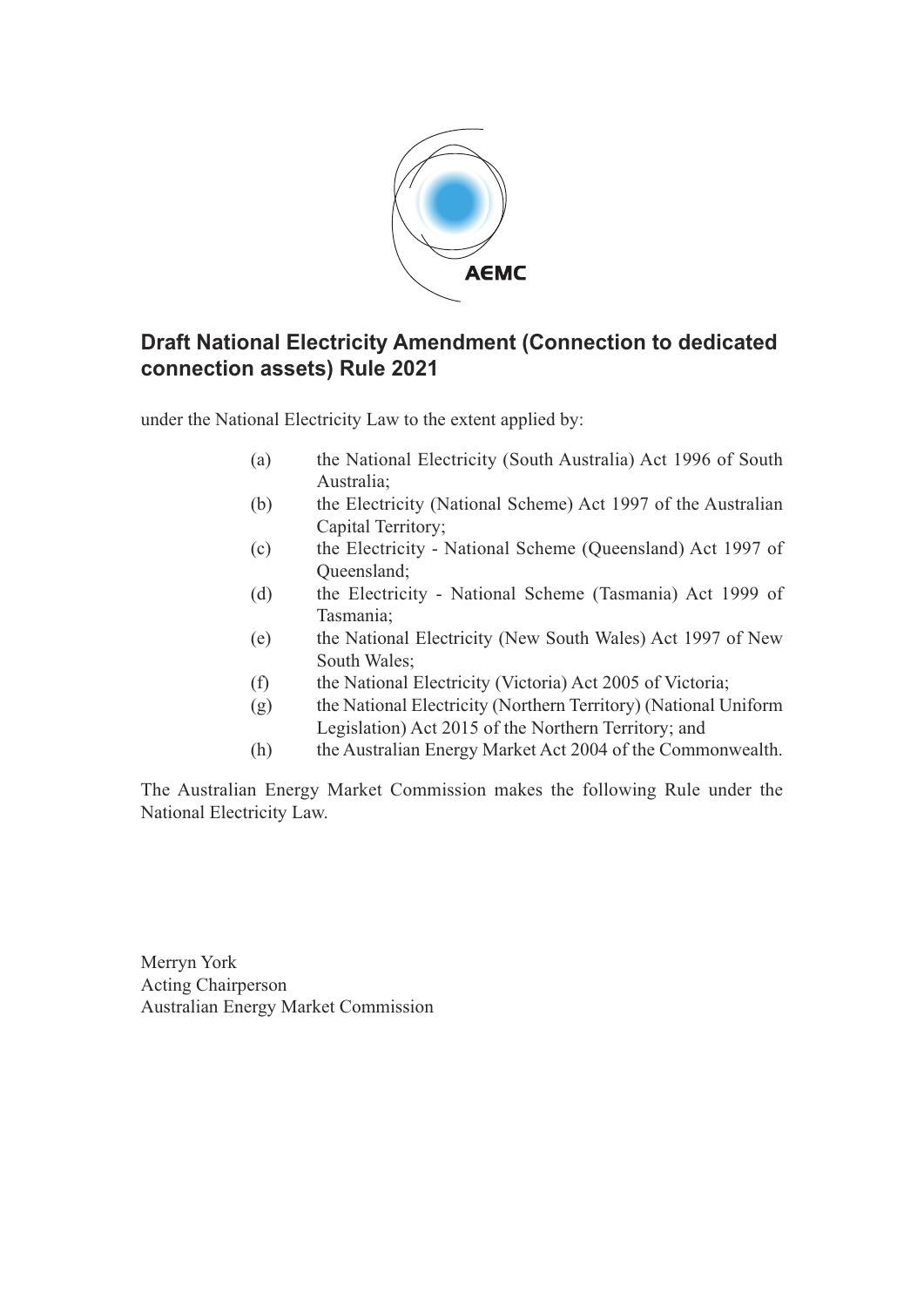## **Draft National Electricity Amendment (Connection to dedicated connection assets) Rule 2021**

## **1 Title of Rule**

This Rule is the *Draft National Electricity Amendment (Connection to dedicated connection assets) Rule 2021.*

## **2 Commencement**

Schedules 1 to 4 of this Rule commence operation on [commencement date]. Schedule 5 of this Rule commences operation on [the day the rule is made].

## **3 Amendment to the National Electricity Rules**

<span id="page-1-0"></span>The National Electricity Rules are amended as set out in [Schedule 1.](#page-2-0)

# **4 Amendment to the National Electricity Rules**

<span id="page-1-1"></span>The National Electricity Rules are amended as set out in [Schedule 2.](#page-4-0)

## **5 Amendment to the National Electricity Rules**

<span id="page-1-2"></span>The National Electricity Rules are amended as set out in [Schedule 3.](#page-26-0)

# **6 Amendment to the National Electricity Rules**

<span id="page-1-3"></span>The National Electricity Rules are amended as set out in [Schedule 4.](#page-28-0)

## **7 Savings and Transitional Amendment to the National Electricity Rules**

<span id="page-1-4"></span>The National Electricity Rules are amended as set out in [Schedule 5.](#page-34-0)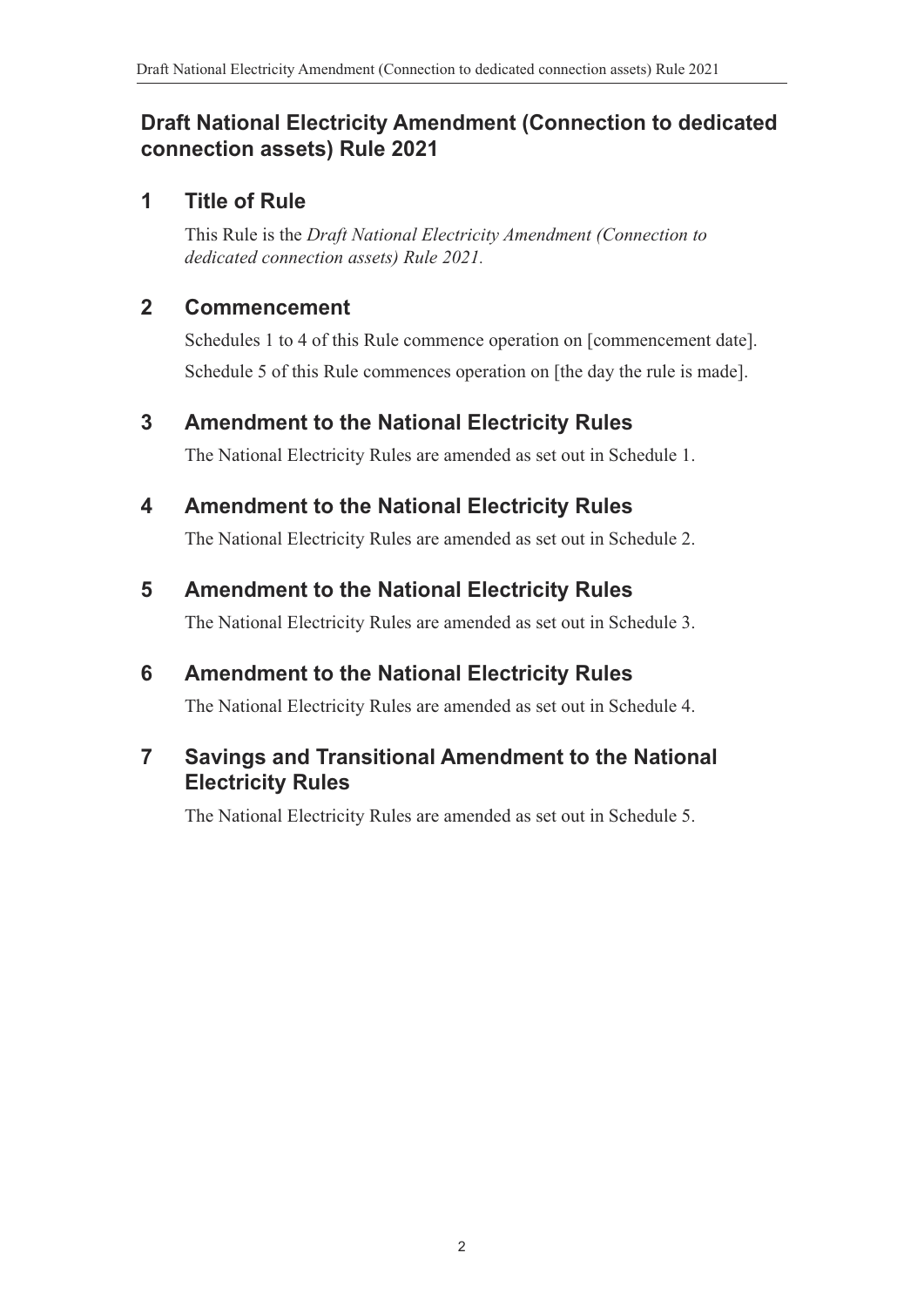## **Schedule 1 Amendment to the National Electricity Rules**

<span id="page-2-0"></span>[\(Clause 3\)](#page-1-0)

### **[1] Clause 2.5.1 Registration as a Network Service Provider**

Omit clause 2.5.1(d3) and substitute "[**Deleted**]".

#### **[2] Clause 2.5.1 Registration as a Network Service Provider**

Omit clause 2.5.1(d4), including the **Note**, and substitute "[**Deleted**]".

### **[3] Clause 2.5.1A Dedicated Connection Asset Service Provider**

In clause 2.5.1A, omit the heading, and substitute:

#### **2.5.1A [Deleted]**

| [4] Clause 2.5.1A | <b>Dedicated Connection Asset Service</b> |  |
|-------------------|-------------------------------------------|--|
|                   | <b>Provider</b>                           |  |

Omit clause 2.5.1A.

## **[5] Rule 2.12 Interpretation of References to Various Registered Participants**

Omit rule 2.12(b)(5A) and substitute "[**Deleted**]".

### **[6] New clause 3.6.2B Boundary point losses**

After clause 3.6.2A, insert:

#### **3.6.2B Boundary point losses**

- (a) *Boundary point losses* are *electrical energy losses* that occur due to the transfer of electricity between a *regional reference node* and a *boundary point* in the same *region*.
- (b) *Boundary point loss factors*:
	- (1) notionally describe the *marginal electrical energy losses* for electricity transmitted between a *regional reference node* and a *boundary point* in the same *region* for a defined time period and associated set of operating conditions; and
	- (2) apply for a *financial year*.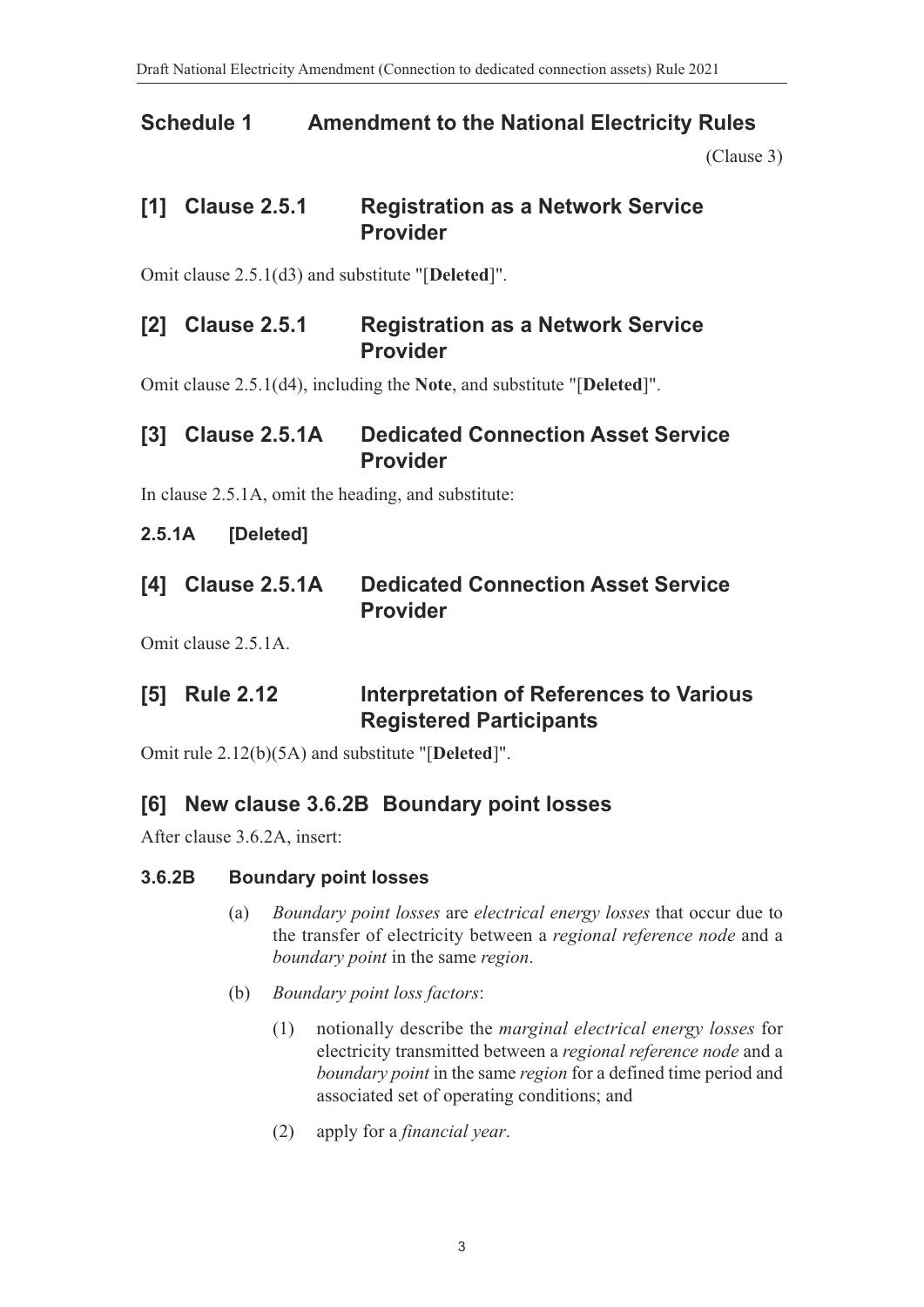- (c) *AEMO* must determine *boundary point loss factors* for each *boundary point* for each *financial year* having regard to the following:
	- (1) the methodology prepared and *published* by *AEMO* under clauses 3.6.2(d) and 3.6.2(d1) as it relates to *intra-regional losses* to the extent *AEMO* determines they are relevant to the calculation of *boundary point losses*;
	- (2) the need for the *boundary point loss factors* determined by *AEMO* to be in a form that can be used by *Primary Transmission Network Service Providers* to facilitate the calculation of the *settlements residues* that accrue on a *designated network asset*; and
	- (3) forecast *load* and *generation* data for the *financial year* relevant to the *boundary point loss factor* that is prepared by *AEMO* pursuant to clause 3.6.2A.
- (d) By 1 April in each year, *AEMO* must *publish* the *boundary point loss factors* determined under paragraph (c) and to apply for the next *financial year*.
- (e) If:
	- (1) a new *boundary point* is established during the *financial year*, for which there is no *boundary point loss factor published* by *AEMO* pursuant to paragraph (d); or
	- (2) a *transmission network connection point* located behind the *boundary point* is established or modified in accordance with rule 5.3, that in *AEMO's* reasonable opinion results in a material change to the *boundary point losses*, then,

*AEMO* must determine and *publish* the *boundary point loss factor* that applies for that *financial year* for that *boundary point* so far as practicable in accordance paragraph (c).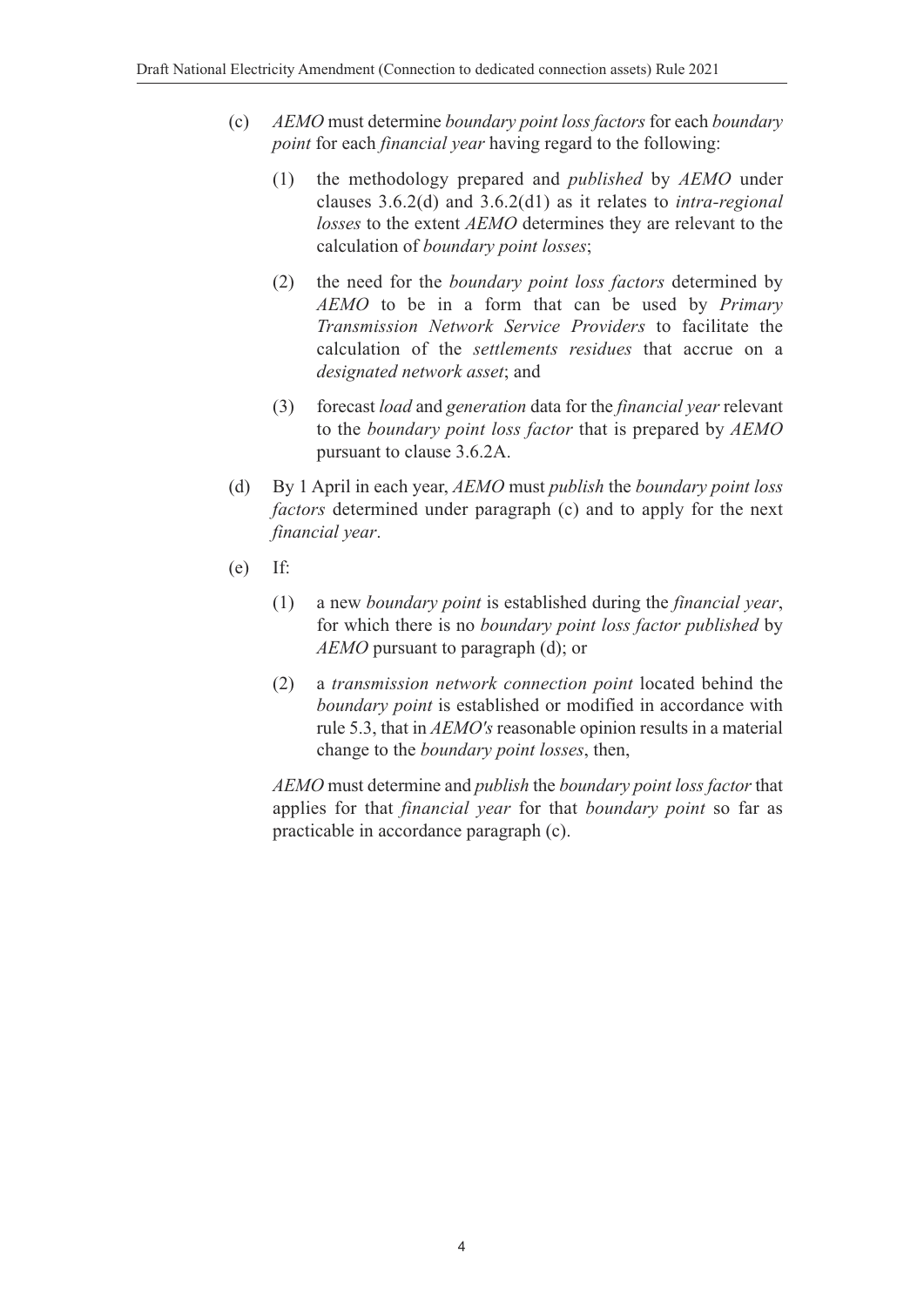## **Schedule 2 Amendment to the National Electricity Rules**

<span id="page-4-0"></span>[\(Clause 4\)](#page-1-1)

### **[1] Clause 5.1.2 Overview of Part B and connection and access under the Rules**

In clause 5.1.2(c), omit "and *large dedicated connection assets*".

### **[2] Clause 5.1.2 Overview of Part B and connection and access under the Rules**

In clause 5.1.2(d), omit "The table below" and substitute "For illustrative purposes only, the table below".

### **[3] Clause 5.1.2 Overview of Part B and connection and access under the Rules**

In clause 5.1.2(d), insert a new column in the table to the left of the first column, and sequentially number each row from 1 to 13, excluding the header rows.

### **[4] Clause 5.1.2 Overview of Part B and connection and access under the Rules**

In clause 5.1.2(d), in the row numbered 1 in the table, after the words "Rule 5.3 applies", insert "If the person is *connecting* to part of a *transmission network* which is a *designated network asset*, then rule 5.3 applies subject to the relevant *access policy* (see clause 5A.2.8)".

### **[5] Clause 5.1.2 Overview of Part B and connection and access under the Rules**

In clause 5.1.2(d), in the row numbered 2 in the table, after the words "Rule 5.3 applies", insert "If the person is *connecting* to part of a *transmission network* which is a *designated network asset*, then rule 5.3 applies subject to the relevant *access policy* (see clause 5A.2.8)".

#### **[6] Clause 5.1.2 Overview of Part B and connection and access under the Rules**

Omit clause 5.1.2(g) and substitute:

(g) Part B also provides for a *Primary Transmission Network Service Provider* to have an *access policy* for a *designated network asset* and for *commercial arbitration* under rule 5.5 to apply to a *DNA services access dispute*.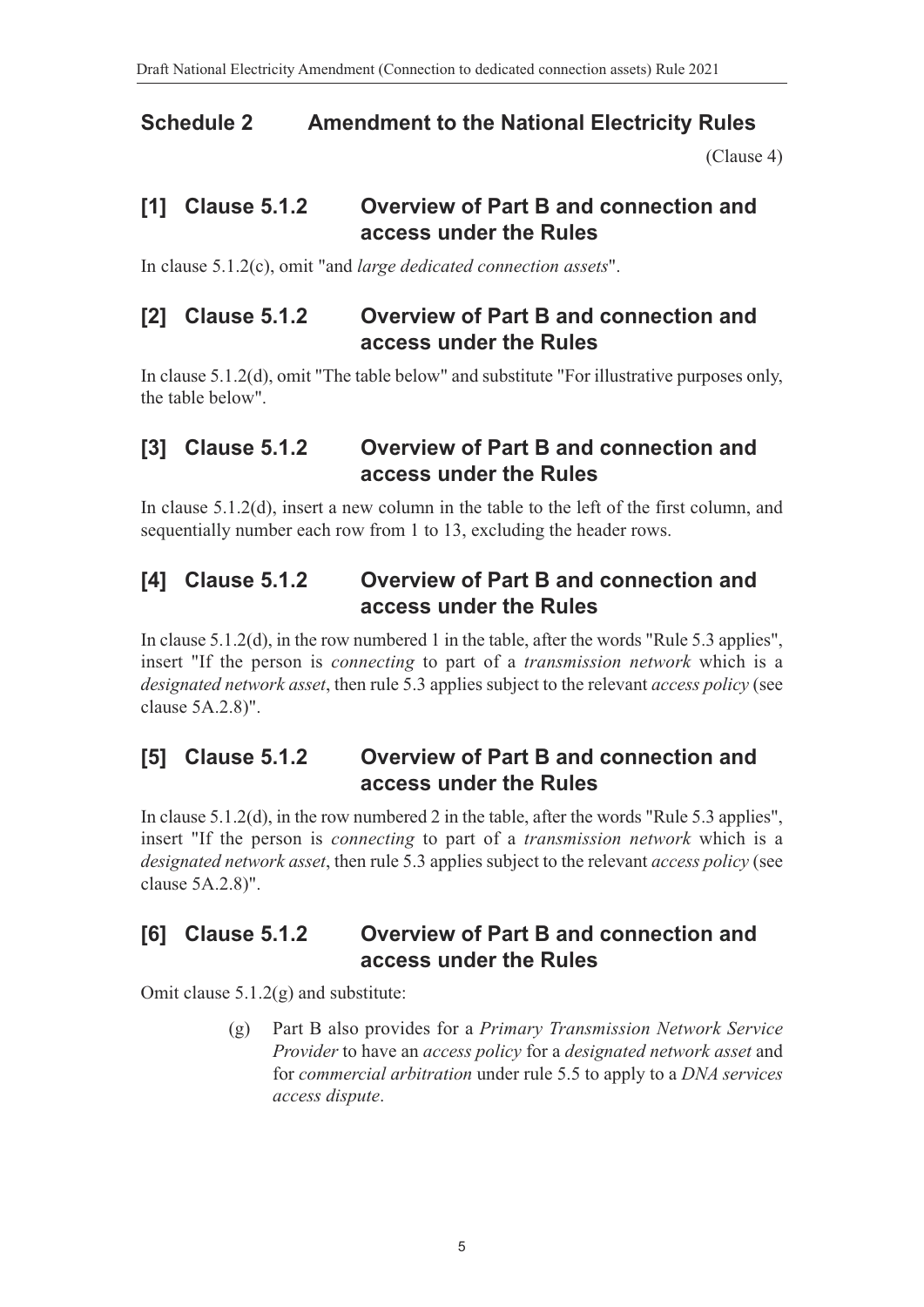# **[7] Clause 5.1A.2 Principles**

In clause 5.1A.2(a), at the end of the sentence, omit ";" and substitute", except that if the *connection* is to part of a *network* that is a *designated network asset* then that *connection* and access will be subject to the relevant access policy;".

# **[8] Clause 5.2.3 Obligations of network service providers**

In clause 5.2.3(e), omit "(including a *Dedicated Connection Asset Service Provider*)".

#### **Note**

The AEMC proposes to recommend that this clause remains classified as a civil penalty provision under the National Electricity (South Australia) Regulations. (See clause 6(1) and Schedule 1 of the National Electricity (South Australia) Regulations.)

### **[9] Clause 5.2.7 Obligations of Dedicated Connection Asset Service Providers**

Omit the heading of clause 5.2.7 and substitute:

#### **5.2.7 [Deleted]**

### **[10] Clause 5.2.7 Obligations of Dedicated Connection Asset Service Providers**

Omit clause 5.2.7.

# **[11] Clause 5.2A.2 Relevant assets**

In clause 5.2A.2(a), insert a new column in the table to the left of the first column, and sequentially number each row from 1 to 6, excluding the header row.

# **[12] Clause 5.2A.2 Relevant assets**

In clause 5.2A.2(a), omit rows 2 to 4 of the table and substitute:

| $\overline{2}$ | <i>funded network asset</i> owned by<br>the Primary Transmission<br>Network Service Provider     | <b>Primary Transmission Network Service</b><br>Provider<br>(forms part of that provider's broader)<br>transmission network)                                                                                                                                                                                                        |
|----------------|--------------------------------------------------------------------------------------------------|------------------------------------------------------------------------------------------------------------------------------------------------------------------------------------------------------------------------------------------------------------------------------------------------------------------------------------|
| 3              | <i>funded network asset</i> not owned<br>by the Primary Transmission<br>Network Service Provider | <b>Primary Transmission Network Service</b><br><i>Provider</i> (as controller and operator of the<br>funded network assets not owned by the<br><b>Primary Transmission Network Service</b><br>Provider under a network operating<br><i>agreement</i> )<br>(forms part of that provider's broader)<br><i>transmission network</i> ) |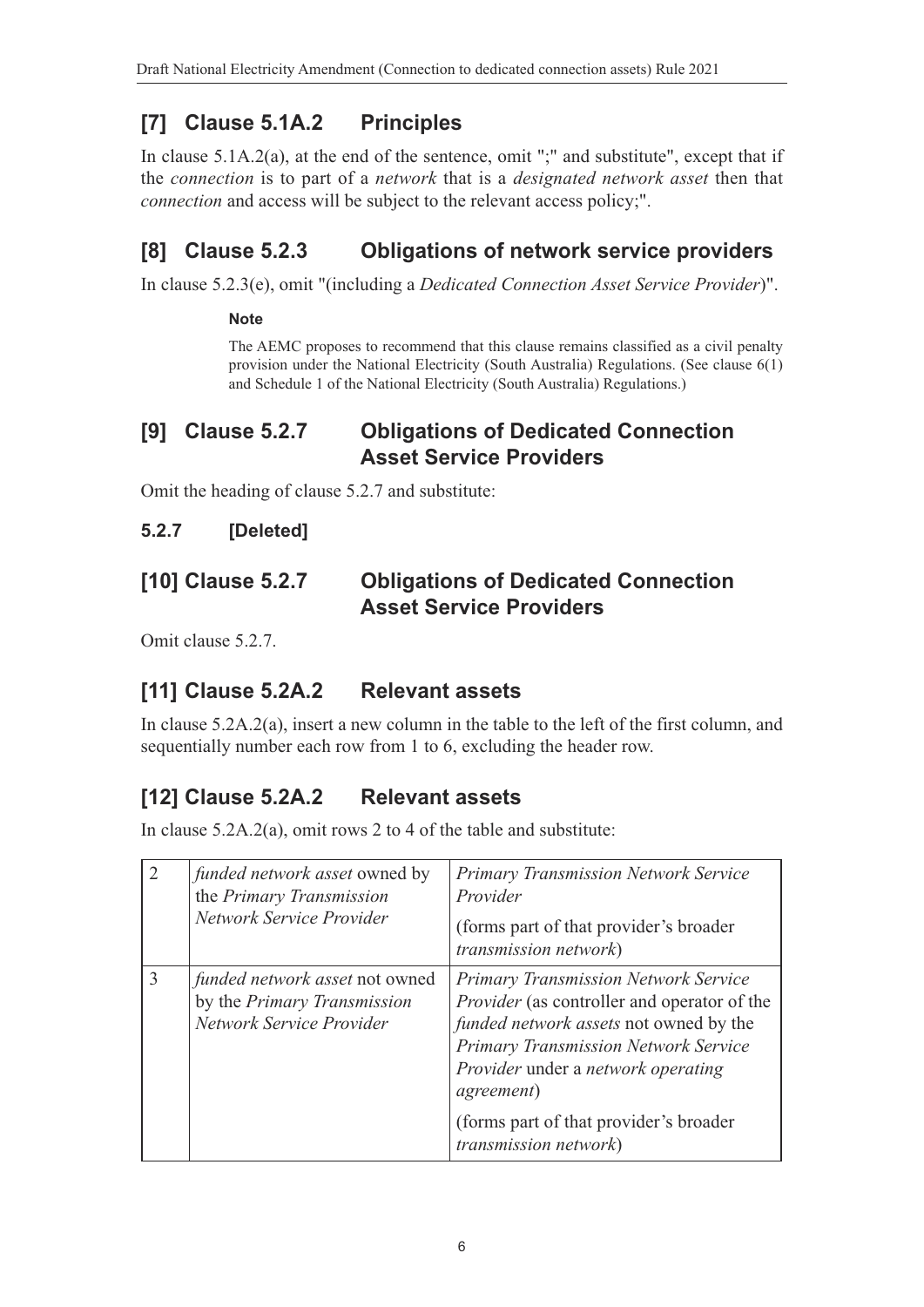| dedicated connection asset | If owned, operated or controlled by a<br><b>Transmission Network Service Provider</b><br>(forms part of that provider's broader)<br><i>transmission system</i> )                                                     |
|----------------------------|----------------------------------------------------------------------------------------------------------------------------------------------------------------------------------------------------------------------|
|                            | For a <i>dedicated connection asset</i> that is<br>not owned, operated or controlled by a<br>Primary Transmission Network Service<br><i>Provider</i> , that asset forms part of the asset<br>owner's <i>facility</i> |

#### **[13] Clause 5.2A.2 Relevant assets**

Omit clause 5.2A.2(b) and substitute:

- (b) This clause sets out an overview of the framework relating to the ownership, *connection* and access to a *funded network asset*:
	- (1) a *funded network asset* is for the benefit of specific *Transmission Network Users* and a *Primary Transmission Network Service Provider* is not entitled to receive a charge for a *funded network asset* under Chapter 6A;
	- (2) a *funded network asset* forms part of the *Primary Transmission Network Service Provider's transmission network*;
	- (3) a *funded network asset* may be owned by persons other than the *Primary Transmission Network Service Provider*;
	- (4) a *funded network asset* may comprise multiple components owned by different persons who would each have a separate *network operating agreement* with the *Primary Transmission Network Service Provider* for the component that person owns;
	- (5) if the *Primary Transmission Network Service Provider* does not own a *funded network asset*, the *Primary Transmission Network Service Provider* controls and operates that *funded network asset* as part of its *transmission network* under the relevant *network operating agreement*;
	- (6) *connections* to a *funded network asset* (other than those components which comprise a *designated network asset*) are subject to access and *connection* requirements under this Chapter;
	- (7) a *designated network asset* refers to all the assets behind a *boundary point* and the *identified user group* refers to all the *Transmission Network Users connected* (from time to time) behind that *boundary point*; and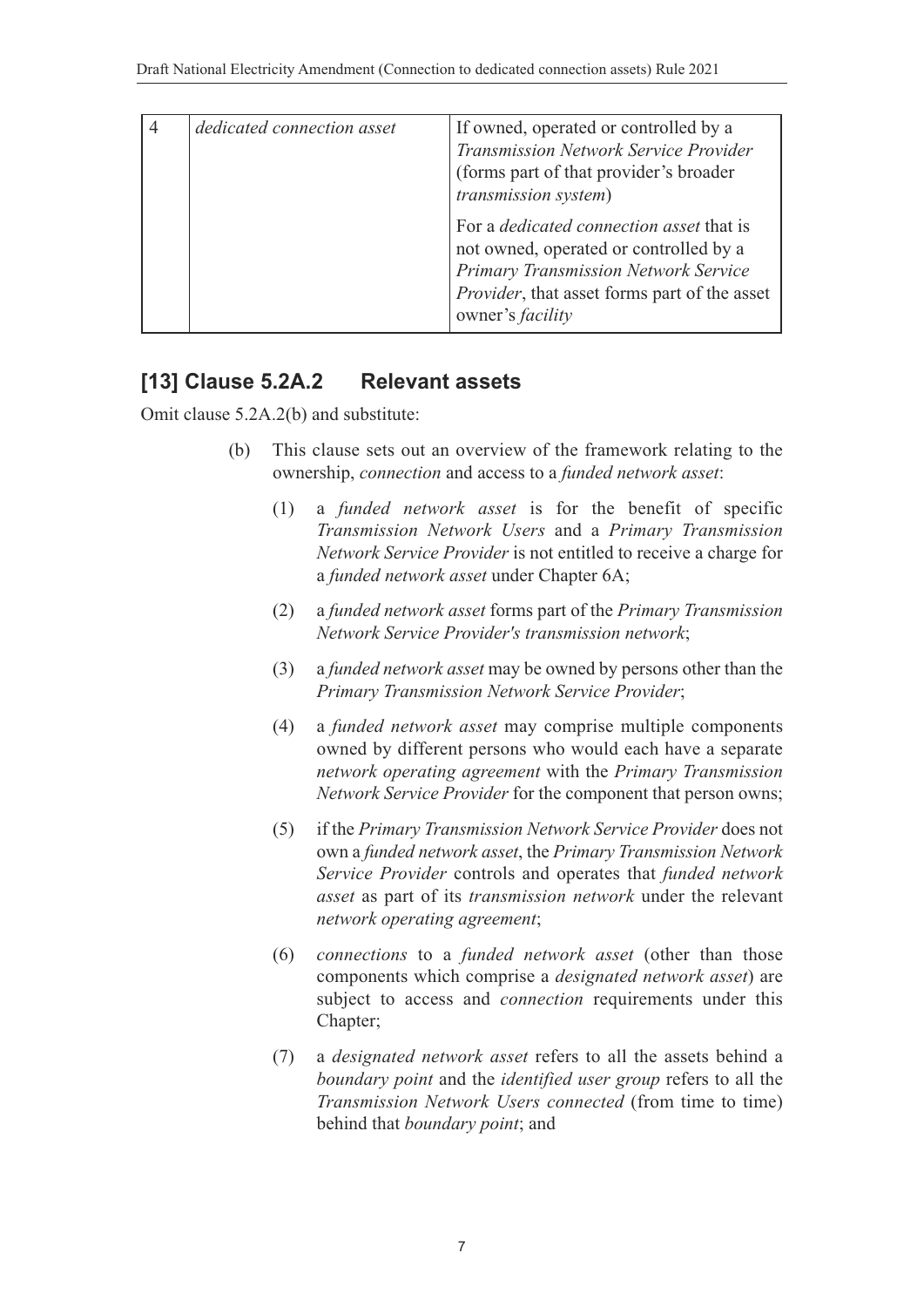(8) *connection* to a part of a *transmission network* that is a *designated network asset* is subject to Chapter 5 as supplemented and modified by the *access policy* established and administered by the *Primary Transmission Network Service Provider,* which *access policy* has the objective of providing protections to the existing *identified user group* for that *designated network asset* in respect of future users of that asset.

#### **Note**

For example, an *identified user shared asset connects* a *dedicated connection asset* to, or provides the interface for a *designated network asset* with a part of the *transmission network* that provides *prescribed transmission services*. An *identified user shared asset* is subject to *connection* and access under Chapter 5. However, a person seeking to *connect* to a part of the *transmission network* that is a *designated network asset* is subject to the *connection* and access requirements under Chapter 5 and the relevant *access policy*.

#### **[14] Clause 5.2A.3 Connection and access to transmission services**

In clause 5.2A.3(a), omit the table, and substitute:

|                |                                                                  | Service classification TNSP obligations in respect of the services                                       |
|----------------|------------------------------------------------------------------|----------------------------------------------------------------------------------------------------------|
|                | prescribed transmission<br>services                              | Subject to access under Chapter 5 and economic<br>regulation under Chapter 6A                            |
| $\overline{2}$ | negotiated transmission<br>services that are not<br>DNA services | Subject to access under Chapter 5                                                                        |
| 3              | negotiated transmission<br>services that are DNA<br>services     | Subject to access under Chapter 5 and the <i>access</i><br><i>policy</i> established under clause 5.2A.8 |
| $\overline{4}$ | non-regulated<br>transmission services                           | Not subject to access under Chapter 5 or economic<br>regulation under Chapter 6A                         |

#### **[15] Clause 5.2A.3 Connection and access to transmission services**

In clause 5.2A.3(b), after "*connection agreement*", insert "or *network operating agreement*".

#### **[16] Clause 5.2A.3 Connection and access to transmission services**

After clause 5.2A.3(d), insert:

(d1) A *Connection Applicant* may apply to a *Primary Transmission Network Service Provider* for the provision of *DNA services* in accordance with rule 5.3 and relevant aspects of the *access policy* and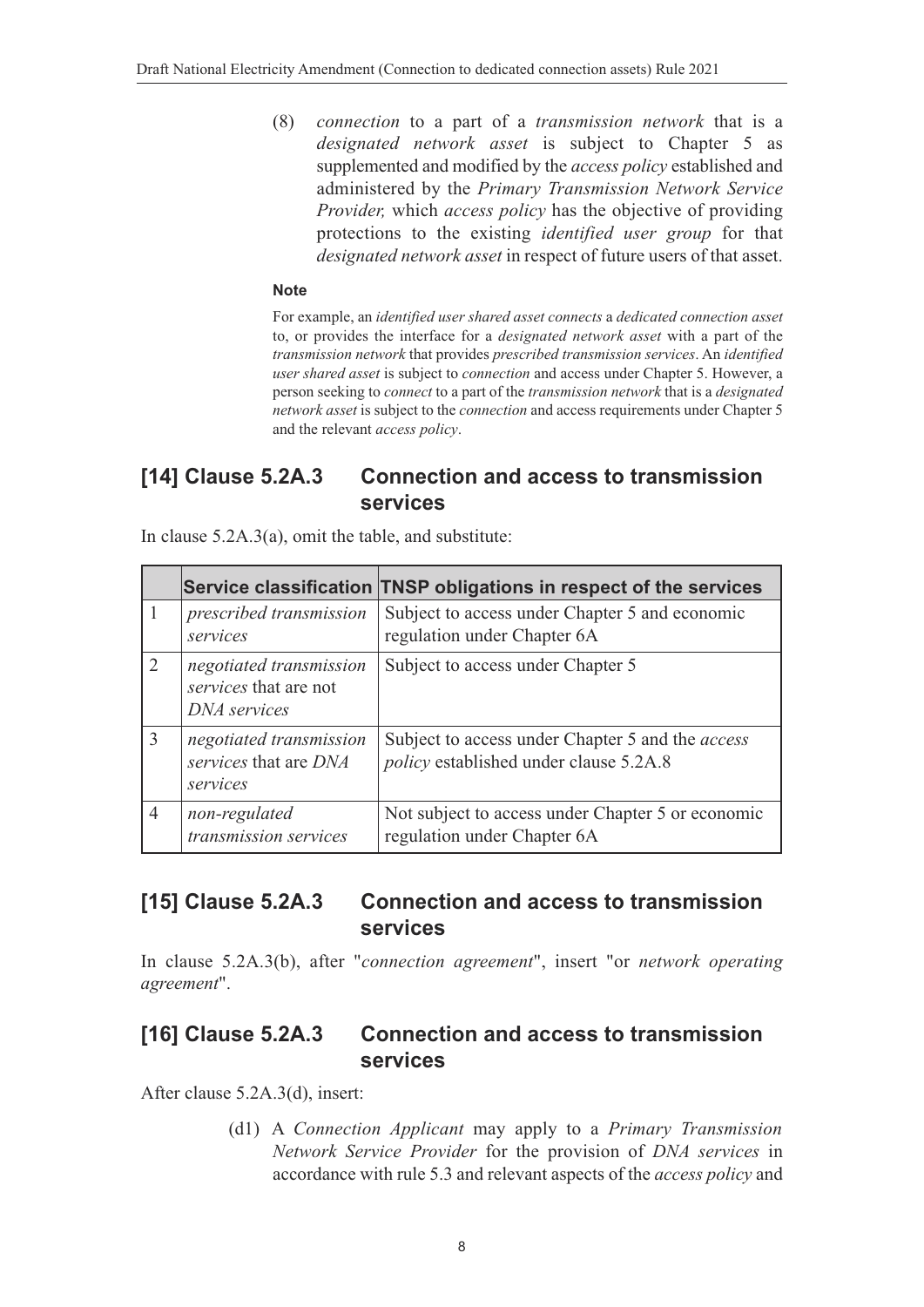the *Primary Transmission Network Service Provider* must provide *DNA services* on terms and conditions that are consistent with the requirements of the *access policy*.

## **[17] Clause 5.2A.4 Transmission services related to connection**

In clause 5.2A.4(a), omit the table and substitute:

|                | <b>Asset</b>                                                                                                  | <b>Service</b>                                                                     | <b>Example of service</b>                                                       | <b>Classification</b> |
|----------------|---------------------------------------------------------------------------------------------------------------|------------------------------------------------------------------------------------|---------------------------------------------------------------------------------|-----------------------|
| $\mathbf{1}$   | Functional<br>transmission<br>specification<br>network<br>including<br>for funded<br>network assets<br>funded | Specification of:<br>• preferred equipment<br>suppliers;<br>• preferred equipment; | non-contestable                                                                 |                       |
|                | network<br>assets                                                                                             |                                                                                    | • land/access requirements;                                                     |                       |
|                |                                                                                                               |                                                                                    |                                                                                 |                       |
|                |                                                                                                               |                                                                                    | • design specifications;                                                        |                       |
|                |                                                                                                               |                                                                                    | • single line diagrams;                                                         |                       |
|                |                                                                                                               |                                                                                    | • remote monitoring and<br>communication<br>requirements;                       |                       |
|                |                                                                                                               |                                                                                    | • protection, control and<br>metering requirements;                             |                       |
|                |                                                                                                               |                                                                                    | • minimum operating<br>conditions;                                              |                       |
|                |                                                                                                               |                                                                                    | • supervisory control and<br>data acquisition system<br>interface requirements; |                       |
|                |                                                                                                               |                                                                                    | • equipment ratings;                                                            |                       |
|                |                                                                                                               |                                                                                    | • equipment protection<br>ratings; and                                          |                       |
|                |                                                                                                               |                                                                                    | • spare parts itineraries                                                       |                       |
|                |                                                                                                               |                                                                                    |                                                                                 |                       |
| $\overline{2}$ | funded                                                                                                        | Detailed                                                                           | Provision of:                                                                   | contestable           |
|                | network<br>assets                                                                                             | design for<br>funded                                                               | site plan;<br>$\bullet$                                                         |                       |
|                |                                                                                                               | network assets                                                                     | • asset layout and<br>configuration;                                            |                       |
|                |                                                                                                               |                                                                                    | • the specification for<br>vendor equipment;                                    |                       |
|                |                                                                                                               |                                                                                    |                                                                                 |                       |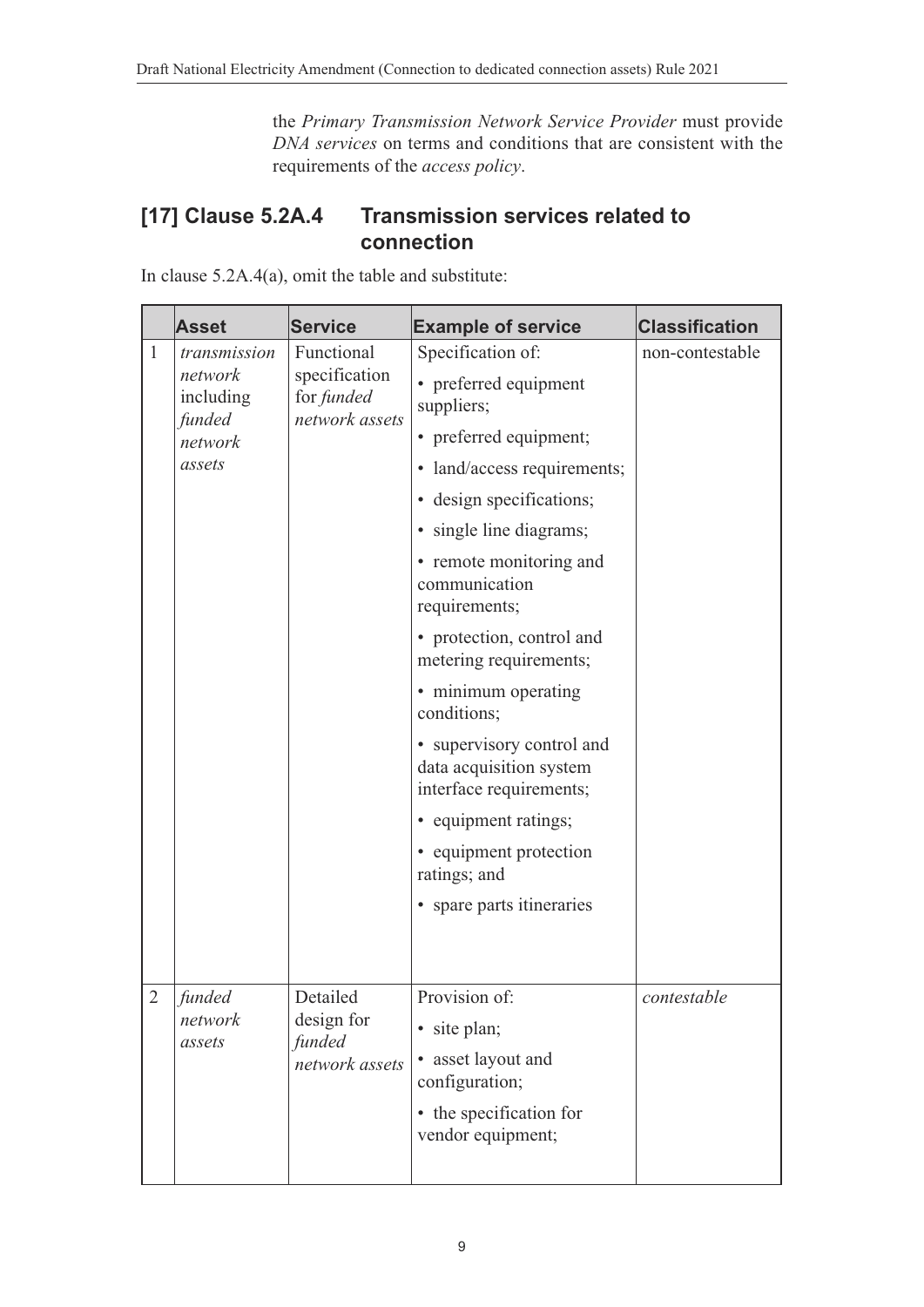|                | <b>Asset</b>                                                                       | <b>Service</b>                           | <b>Example of service</b>                                                                                                                                                                                          | <b>Classification</b> |
|----------------|------------------------------------------------------------------------------------|------------------------------------------|--------------------------------------------------------------------------------------------------------------------------------------------------------------------------------------------------------------------|-----------------------|
|                |                                                                                    |                                          | • civil, structural,<br>mechanical and electrical<br>detailed design;                                                                                                                                              |                       |
|                |                                                                                    |                                          | • issued for construction<br>drawings;                                                                                                                                                                             |                       |
|                |                                                                                    |                                          | • as built drawings;                                                                                                                                                                                               |                       |
|                |                                                                                    |                                          | • tender specifications;                                                                                                                                                                                           |                       |
|                |                                                                                    |                                          | • cable schedules;                                                                                                                                                                                                 |                       |
|                |                                                                                    |                                          | • protection settings;                                                                                                                                                                                             |                       |
|                |                                                                                    |                                          | • applicable technical<br>studies;                                                                                                                                                                                 |                       |
|                |                                                                                    |                                          | • earthing design;                                                                                                                                                                                                 |                       |
|                |                                                                                    |                                          | • the design of lightning<br>protection; and                                                                                                                                                                       |                       |
|                |                                                                                    |                                          | • the design of insulation<br>co-ordination,                                                                                                                                                                       |                       |
|                |                                                                                    |                                          | consistent with the<br>functional specification.                                                                                                                                                                   |                       |
| $\overline{3}$ | transmission<br>network<br>(including)<br>designated<br>network<br><i>assets</i> ) | Cut-in works                             | Interface works that cut into<br>the existing shared<br>transmission network,<br>which may include tower<br>realignment, protection<br>control and communications<br>requirements                                  | non-contestable       |
| $\overline{4}$ | contestable<br><i>FNA</i><br>components                                            | Construction<br>and ownership            | Construction and/or<br>ownership of a substation<br>and/or power lines                                                                                                                                             | contestable           |
| 5              | $non-$<br>contestable<br><b>FNA</b><br>components                                  | Construction<br>and ownership            | Construction or installation<br>and ownership of<br>supervisory control and data<br>acquisition systems and<br>cabling forming part of the<br>Primary Transmission<br>Network Service Provider's<br>control system | non-contestable       |
| 6              | funded<br>network<br><i>assets</i> owned<br>by the                                 | Control,<br>operation and<br>maintenance | Primary Transmission<br>Network Service Provider<br>provides operation and<br>maintenance services                                                                                                                 | non-contestable       |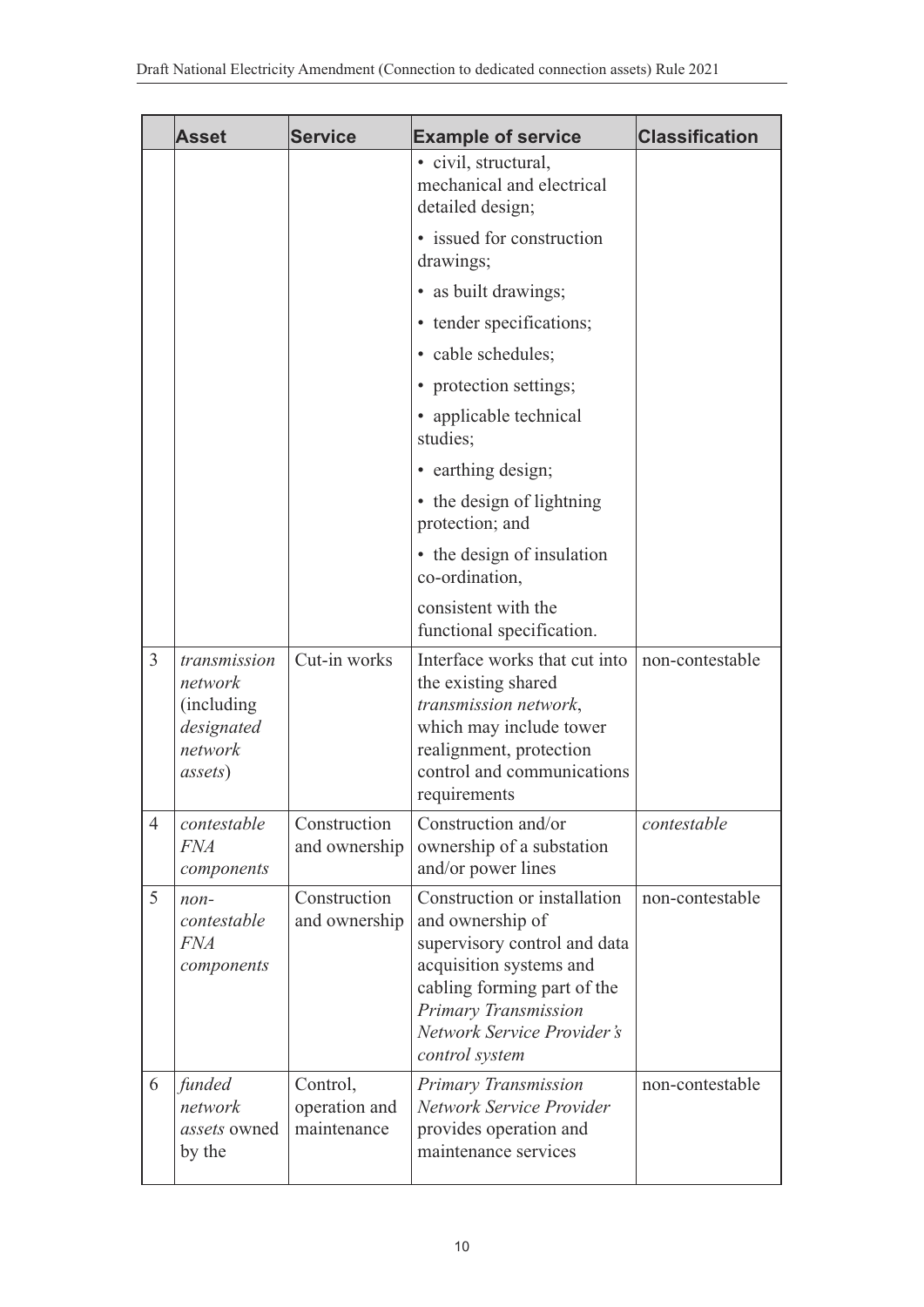|                | <b>Asset</b>                                                                                                                                                | <b>Service</b>                                                                           | <b>Example of service</b>                                                                      | <b>Classification</b> |
|----------------|-------------------------------------------------------------------------------------------------------------------------------------------------------------|------------------------------------------------------------------------------------------|------------------------------------------------------------------------------------------------|-----------------------|
|                | Primary<br>Transmission<br><b>Network</b><br>Service<br>Provider                                                                                            |                                                                                          |                                                                                                |                       |
| $\overline{7}$ | <b>Funded</b><br>network<br><i>assets</i> owned<br>by a person<br>who is not<br>the <i>Primary</i><br>Transmission<br><b>Network</b><br>Service<br>Provider | Control,<br>operation and<br>maintenance<br>under a<br>network<br>operating<br>agreement | See clause 5.2A.7                                                                              | non-contestable       |
| 8              | designated<br>network asset                                                                                                                                 | DNA services                                                                             | See clause 5.2A.8                                                                              | non-contestable       |
| 9              | dedicated<br>connection<br>assets                                                                                                                           | All<br>development<br>aspects                                                            | Design, construction,<br>maintenance and ownership<br>of a power line connecting a<br>facility | contestable           |

# **[18] Clause 5.2A.4 Transmission services related to connection**

Omit clauses 5.2A.4(b) and (c) and substitute:

- (b) The detailed design, construction and ownership of each component of a *funded network asset* is a *non-regulated transmission service* to the extent that it satisfies the following criteria:
	- (1) the component being constructed is new or a complete replacement of existing assets (and does not involve the reconfiguration of existing assets); and
	- (2) the detailed design and construction of the relevant component of the *funded network asset* is separable in that the new component will be distinct and definable from the existing *transmission network*,

("**contestable FNA components**").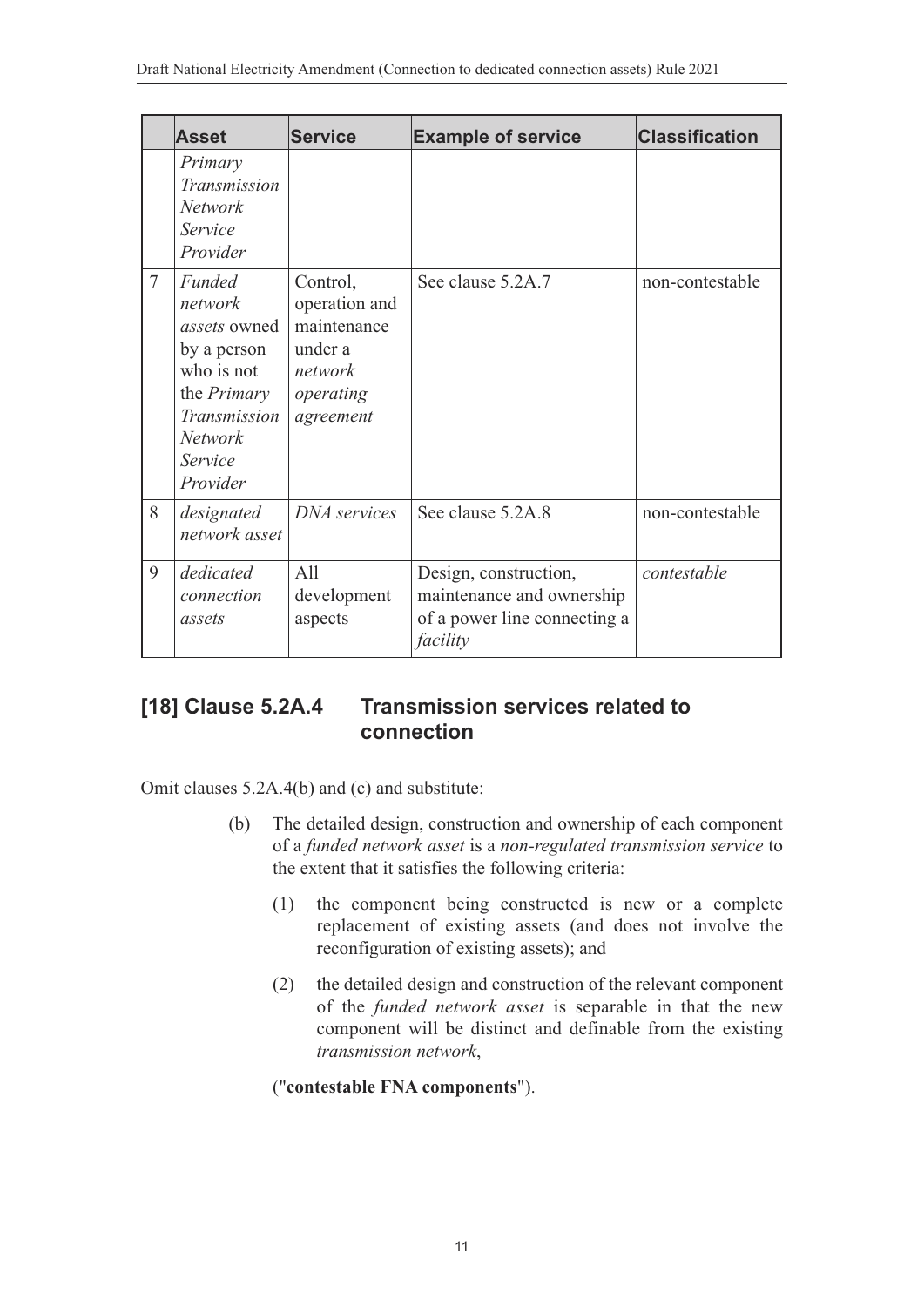#### **[19] Clause 5.2A.4 Transmission services related to connection**

Omit clause 5.2A.4(d) and substitute:

(c) To the extent that any components of a *funded network asset* do not satisfy the criteria set out in paragraph (b) ("**non-contestable FNA components**"), the *Primary Transmission Network Service Provider* must negotiate under rule 5.3 to undertake the detailed design, construction and ownership of the *non-contestable FNA components* as a *negotiated transmission service*.

#### **Note**

Parties may seek the advice of an *Independent Engineer* under rule 5.4 if the parties cannot agree on whether a component of a *funded network asset* based on the criteria under paragraphs (b)(1) and (2) is a *contestable FNA component* or a *noncontestable FNA component*.

# **[20] Clause 5.2A.6 Negotiating principles**

In clause 5.2A.6(a), omit "an *identified user shared asset*" and substitute "a *funded network asset*".

## **[21] Clause 5.2A.6 Negotiating principles**

In clause 5.2A.6(c), omit "*large DCA services*, the *Dedicated Connection Asset Service Provider*" and substitute "*DNA services*, the *Primary Transmission Network Service Provider*".

#### **Note**

The AEMC proposes to recommend that this clause remains classified as a civil penalty provision under the National Electricity (South Australia) Regulations. (See clause 6(1) and Schedule 1 of the National Electricity (South Australia) Regulations.)

# **[22] Clause 5.2A.7 Third party IUSAs**

Omit the heading of clause 5.2A.7 and substitute:

#### **5.2A.7 Funded network assets**

#### **[23] Clause 5.2A.7 Funded network assets**

Omit clause 5.2A.7 and substitute:

- (a) This clause applies only to those components of a *funded network asset* that are not owned or leased by the *Primary Transmission Network Service Provider*. A reference to *funded network asset* in this clause includes a component of a *funded network asset*.
- (b) A person must not commission, or permit the commissioning of, a *funded network asset* unless there is a *network operating agreement*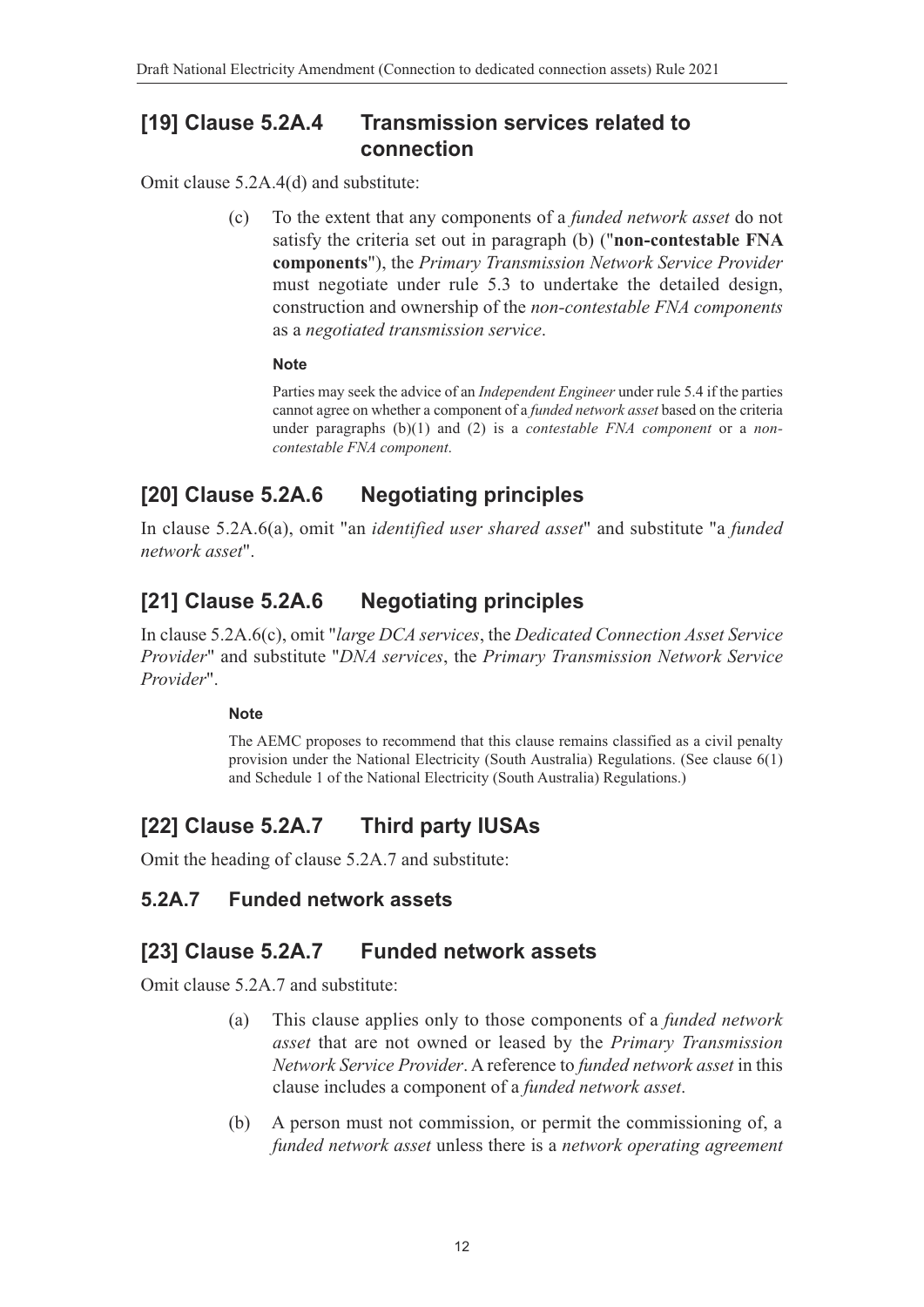between the owner of that *funded network asset* and the *Primary Transmission Network Service Provider*.

#### **Note**

The AEMC proposes to recommend that this clause is classified as a civil penalty provision under the National Electricity (South Australia) Regulations. (See clause 6(1) and Schedule 1 of the National Electricity (South Australia) Regulations.)

- (c) The person who owns, or is intending to own, a *funded network asset* and the *Primary Transmission Network Service Provider* must:
	- (1) include terms and conditions in the *network operating agreement* which give effect to the requirements of paragraphs (d) and (e);
	- (2) include terms and conditions in the *network operating agreement* of the kind set out in Part B of schedule 5.6; and
	- (3) negotiate the *network operating agreement* in accordance with the *negotiating principles* (where applicable).
- (d) The term of the *network operating agreement* must be for a period which is at least equal to the term of the term of the longest *connection agreement* of a member of the initial *identified user group* for the *funded network asset*.
- (e) Subject to the *access policy* (where applicable), the *network operating agreement* must provide for the *Primary Transmission Network Service Provider* to:
	- (1) have operation and control of the *funded network asset* (including the rights and obligations to maintain that asset) for an agreed charge or based on an agreed charging methodology;
	- (2) have an option to purchase the *funded network asset* at fair market value at the expiry or early termination of the *network operating agreement*;
	- (3) alter, replace or augment the *funded network asset*;
	- (4) have the right to connect other persons to the *funded network asset* in accordance with the *Rules*;
	- (5) have unrestricted use of, and access to, the *funded network asset*;
	- (6) treat the *funded network asset* as forming part of the *Primary Transmission Network Service Provider's transmission network* in all material respects and provide *transmission services* to a *Transmission Network User* in accordance with the *Rules*; and
	- (7) distribute to the owner of the *designated network asset* any: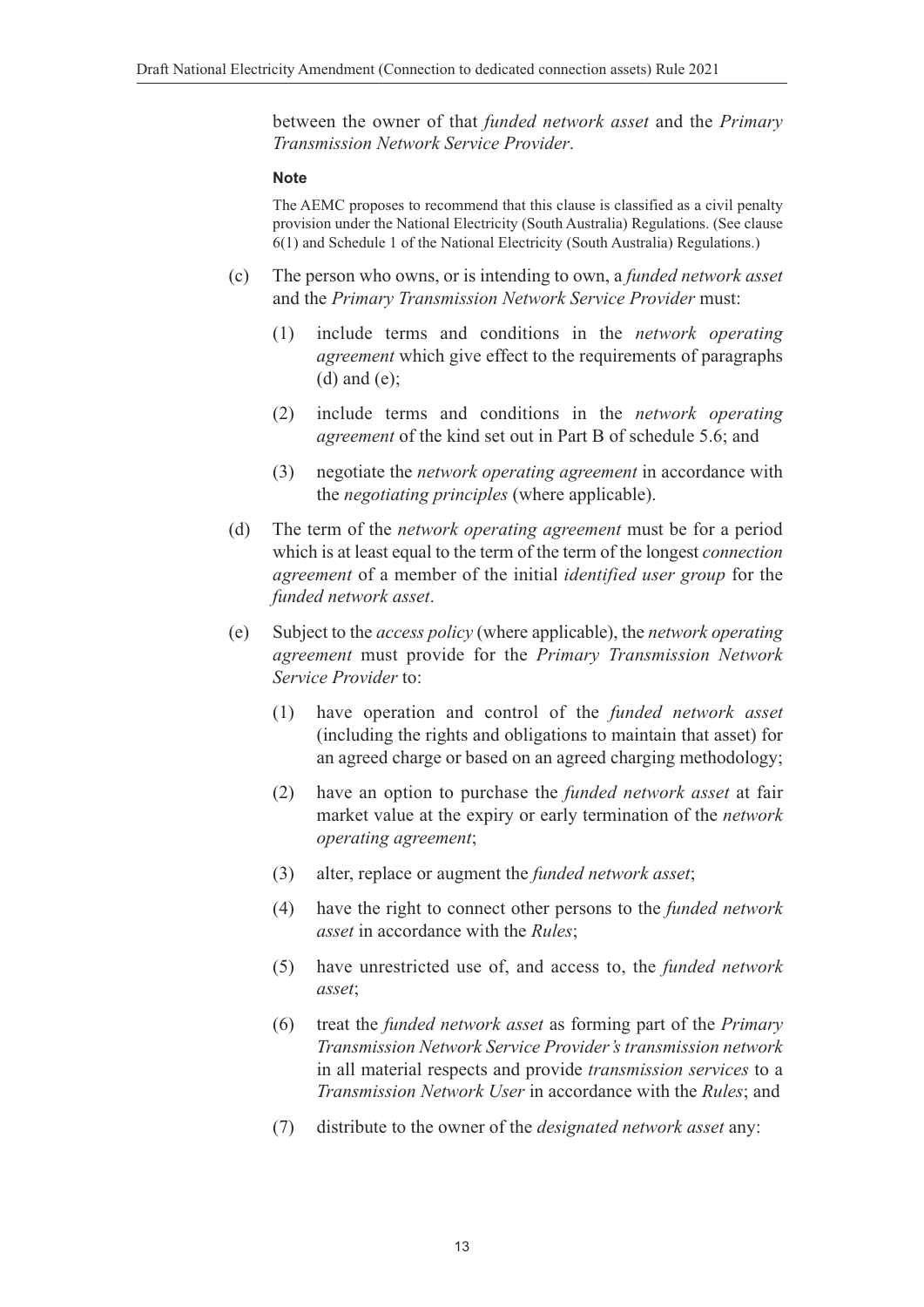- (i) relevant amounts that the *Primary Transmission Network Service Provider* has collected from *Connection Applicants* for *connection* to the *designated network asset* in accordance with the *access policy*; and
- (ii) *settlements residue* accrued on the *designated network asset*,

in accordance with the methodology to be developed by the *Primary Transmission Network Service Provider*.

### **[24] Clause 5.2A.8 Access framework for large dedicated connection assets**

Omit the heading of clause 5.2A.8 and substitute:

#### **5.2A.8 Access framework for designated network assets**

## **[25] Clause 5.2A.8 Access framework for designated network assets**

In clause 5.2A.8(a), omit "*large dedicated connection assets*" and substitute "*designated network assets*".

#### **[26] Clause 5.2A.8 Access framework for designated network assets**

Omit clause 5.2A.8(b) and substitute:

(b) A *Primary Transmission Network Service Provider* must prepare, maintain and publish an *access policy* on its website to provide a framework for applicants to obtain *DNA services*. An *access policy* may apply different terms to different *DNA services* or to different components of a *designated network asset*.

## **[27] Clause 5.2A.8 Access framework for designated network assets**

In clause 5.2A.8, omit paragraphs (c) to (m).

### **[28] Clause 5.2A.8 Access framework for designated network assets**

After clause 5.2A.8(b), insert:

(c) An *access policy* must include, as a minimum, the following information: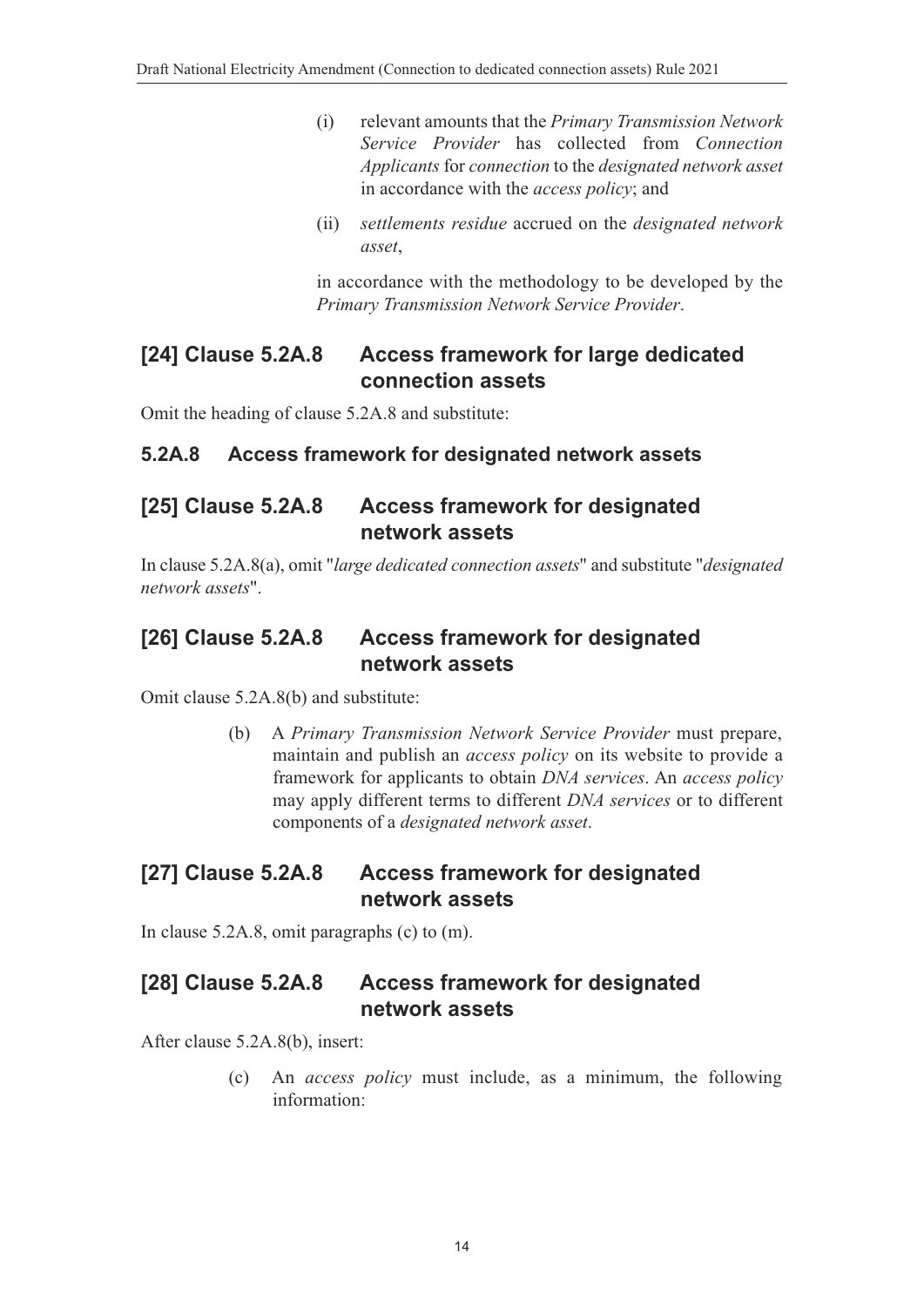- (1) the pricing principles and the key terms which are proposed to apply to the provision of *DNA services* where such principles and terms must be consistent with schedule 5.12;
- (2) the extent to which the processes in rule 5.3 are supplemented or modified by the *access policy*;
- (3) advice on the availability of commercial arbitration under rule 5.5 in the case of a dispute; and
- (4) the processes and mechanisms that the *Primary Transmission Network Service Provider* will implement to protect the rights of existing users of a *designated network asset* (which may contemplate cost sharing from subsequent applicants who are seeking *DNA services* from that asset); and
- (5) the process by which a *Primary Transmission Network Service Provider* will notify existing persons who have a *connection agreement* in respect of that *designated network asset* of new applicants who are seeking *DNA services* from that asset.
- (d) The *AER* has the function of:
	- (1) approving an *access policy* and variations to it; and
	- (2) enforcing compliance with an *access policy*.
- (e) In preparing or varying the *access policy*, the *Primary Transmission Network Service Provider* must:
	- (1) publish a proposed *access policy* on its website and publicly consult on its proposed *access policy* for at least 30 days;
	- (2) prepare and publish on its website a report that:
		- (i) summarises each of the submissions received during consultation on the *access policy*;
		- (ii) sets out the *Primary Transmission Network Service Provider's* response to each of the submissions; and
		- (iii) describes the relevant amendments made to the *access policy* in response to submissions and provides explanations for each of those amendments.
- (f) The *Primary Transmission Network Service Provider* may make minor and administrative amendments to the *access policy* without complying with the consultation process set out in paragraph (e).
- (g) The *Primary Transmission Network Service Provider* must submit the *access policy* (as amended following consultation in accordance with paragraph  $(e)(1)$ ), as well as copies of submissions received during consultation on the *access policy*, to the *AER* for approval.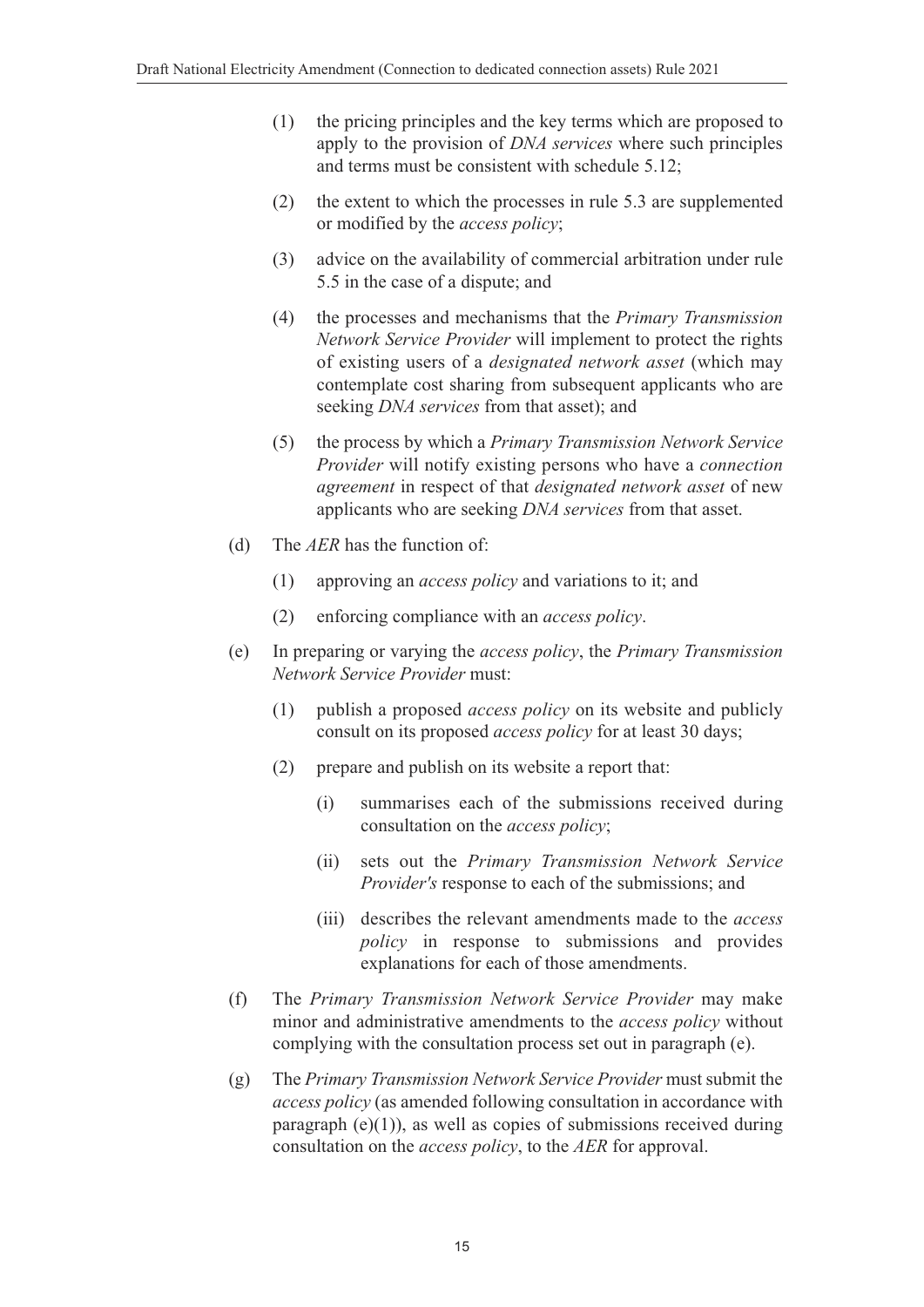#### **Note**

The AEMC proposes to recommend that this clause is classified as a civil penalty provision under the National Electricity (South Australia) Regulations. (See clause 6(1) and Schedule 1 of the National Electricity (South Australia) Regulations.)

- (h) A *Primary Transmission Network Service Provider* may seek approval of a variation to an *access policy* from the *AER* at any time and must do so where required to keep the *access policy* up to date and compliant with requirements under the *Rules*. Except to the extent paragraph (f) applies, a variation must comply with the consultation process set out in paragraph (e).
- (i) Within 60 days of receiving the *access policy* submitted under paragraphs (g) or (h), the *AER* must approve an *access policy*, or a variation to an *access policy*, if it is reasonably satisfied that it complies with paragraph (c) or propose an *access policy*. If the *AER* does not intend to approve an *access policy* submitted under paragraphs (g) or (h), the *AER* must notify of the changes required for it to be approved. If the *AER* and the *Primary Transmission Network Service Provider* are unable to agree on the terms of the *access policy* within 60 days of receiving the *access policy* submitted under paragraphs (g) or (h), the *AER* must itself propose an *access policy*.
- (j) The *AER's* proposal for an *access policy* is to be formulated with regard to:
	- (1) the minimum requirements set out in paragraph (c);
	- (2) the *Primary Transmission Network Service Provider's* proposed *access policy*; and
	- (3) the *AER's* reasons for refusing to approve the proposed *access policy*.
- (k) The *AER* must give a copy of its decision to either approve or reject the *access policy* submitted by the *Primary Transmission Network Service Provider* under paragraph (g) or (h) and if:
	- (1) the *AER* approves an *access policy* submitted by the *Primary Transmission Network Service Provider*, it must give the decision to the *Primary Transmission Network Service Provider* of its approval of the *access policy*; or
	- (2) the *AER* does not approve an *access policy* submitted by the *Primary Transmission Network Service Provider* and proposes its own *access policy* under paragraph (i), it must give the decision to the *Primary Transmission Network Service Provider* outlining the changes and reasons for those changes to the proposed *access policy*.
- (l) Within 7 days after the *AER* provides the *Primary Transmission Network Service Provider* with its decision under paragraph (k), the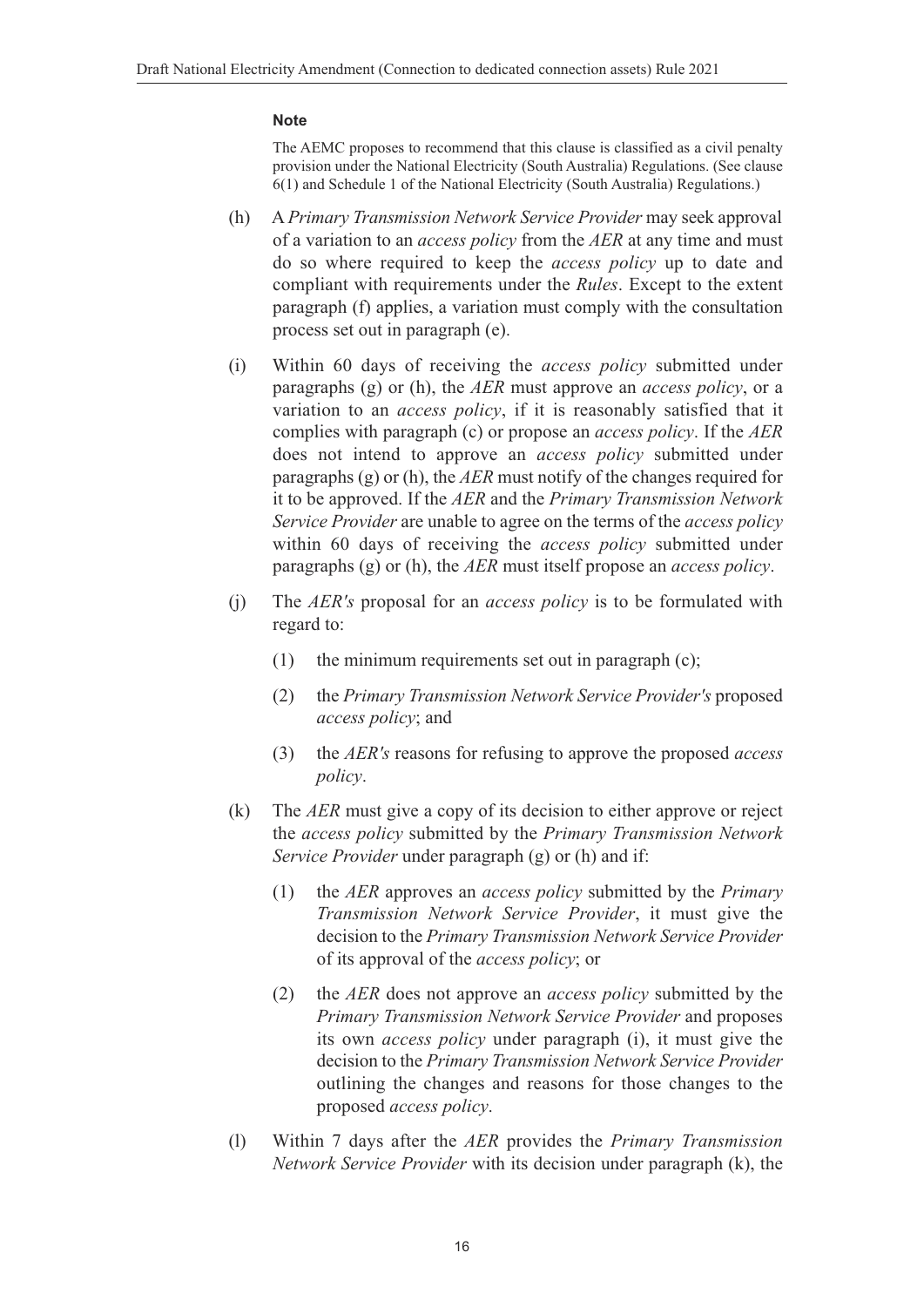*Primary Transmission Network Service Provider* must publish on its website:

- (1) the approved or the *AER* proposed *access policy*;
- (2) the *AER's* decision for that *access policy*; and
- (3) the submissions as between the *Primary Transmission Network Service Provider* and the *AER* on the *access policy* (as relevant).
- (m) An *access policy*, or a variation to it, takes effect on a date fixed in the *AER's* decision to approve it.
- (n) A *Primary Transmission Network Service Provider* or a person who is provided *DNA services* must not engage in conduct for the purpose of preventing or hindering access to *DNA services*.

#### **Note**

The AEMC proposes to recommend that this clause is classified as a civil penalty provision under the National Electricity (South Australia) Regulations. (See clause 6(1) and Schedule 1 of the National Electricity (South Australia) Regulations.)

(o) A *Primary Transmission Network Service Provider* may, but is not required to, give access to an applicant for *DNA services* if doing so would mean the *designated network asset* would no longer constitute a *designated network asset*.

#### **Note**

An example of where clause 5.2A.8(o) may apply is where the applicant for access to *DNA services* seeks to *connect* assets which would result in the *designated network asset* forming part of a *network loop*.

#### **[29] Clause 5.3.1 Process and procedures**

Omit clause 5.3.1(a) and substitute:

- (a) For the purposes of this rule 5.3:
	- (1) **establish a connection** includes:
		- (i) modify an existing *connection* or alter *plant* but does not include alterations to *generating plant* in the circumstances set out in clause 5.3.9; or
		- (ii) incorporating a *funded network asset* into an existing *transmission network*.
	- (2) **connect, connected, connection** includes the incorporation of a *funded network asset* into an existing *transmission network*.

#### **[30] Clause 5.3.1 Process and procedures**

In clause 5.3.1(b), omit "A" at the beginning of the paragraph and substitute "Subject to paragraph (b1), a".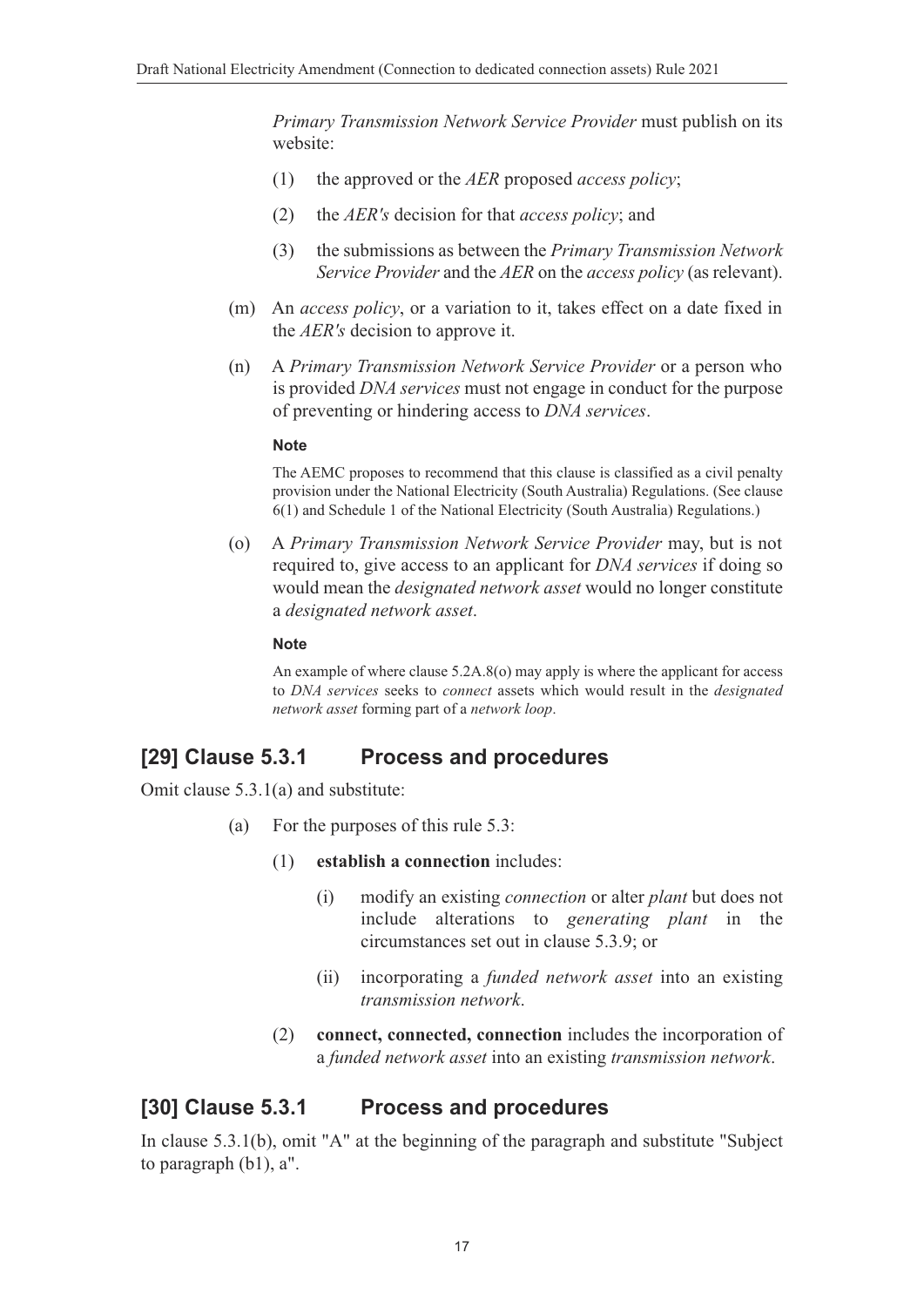### **[31] Clause 5.3.1 Process and procedures**

After clause 5.3.1(b), insert:

(b1) If a *Registered Participant,* or person intending to become a *Registered Participant*, wishes to establish a *connection* to a part of a *network* that is a *designated network asset*, then that person and the *Primary Transmission Network Service Provider* must also comply with rule 5.3 as supplemented or modified by the relevant *access policy*.

### **[32] Clause 5.3.1 Process and procedures**

In clause 5.3.1(e), omit "*IUSA components*" and substitute "*FNA components*".

#### **[33] Clause 5.3.3 Response to connection enquiry**

Omit clause 5.3.3(b)(5A) and substitute:

- (5A) whether any service a *Transmission Network Service Provider* proposes to provide in relation to the *connection* enquiry is a *prescribed transmission service*, a *negotiated transmission service* or a *non-regulated transmission service* including, if applicable, whether the components that make up a *funded network asset* satisfy the criteria set out in clause 5.2A.4(b) and if so, the *contestable FNA components* and *non-contestable FNA components*;
- (5B) whether the *connection* enquiry relates (in whole or in part) to *connection* to components of a *funded network asset* that comprise a *designated network asset* such that the *Primary Transmission Network Service Provider* is providing *DNA services* that are subject to an *access policy*;
- (5C) if the *Primary Transmission Network Service Provider* will be providing *DNA services* in relation to the *connection* enquiry, the tenure arrangements and main components of the *designated network asset* and the *facilities connected* to it;

#### **Note**

The AEMC proposes to recommend that this clause remains classified as a civil penalty provision under the National Electricity (South Australia) Regulations. (See clause 6(1) and Schedule 1 of the National Electricity (South Australia) Regulations.)

### **[34] Clause 5.3.3 Response to connection enquiry**

In clause 5.3.3(b)(7), after "*dedicated connection asset*" insert "or *funded network asset*" and omit "*contestable IUSA components*" and substitute "*contestable FNA components*".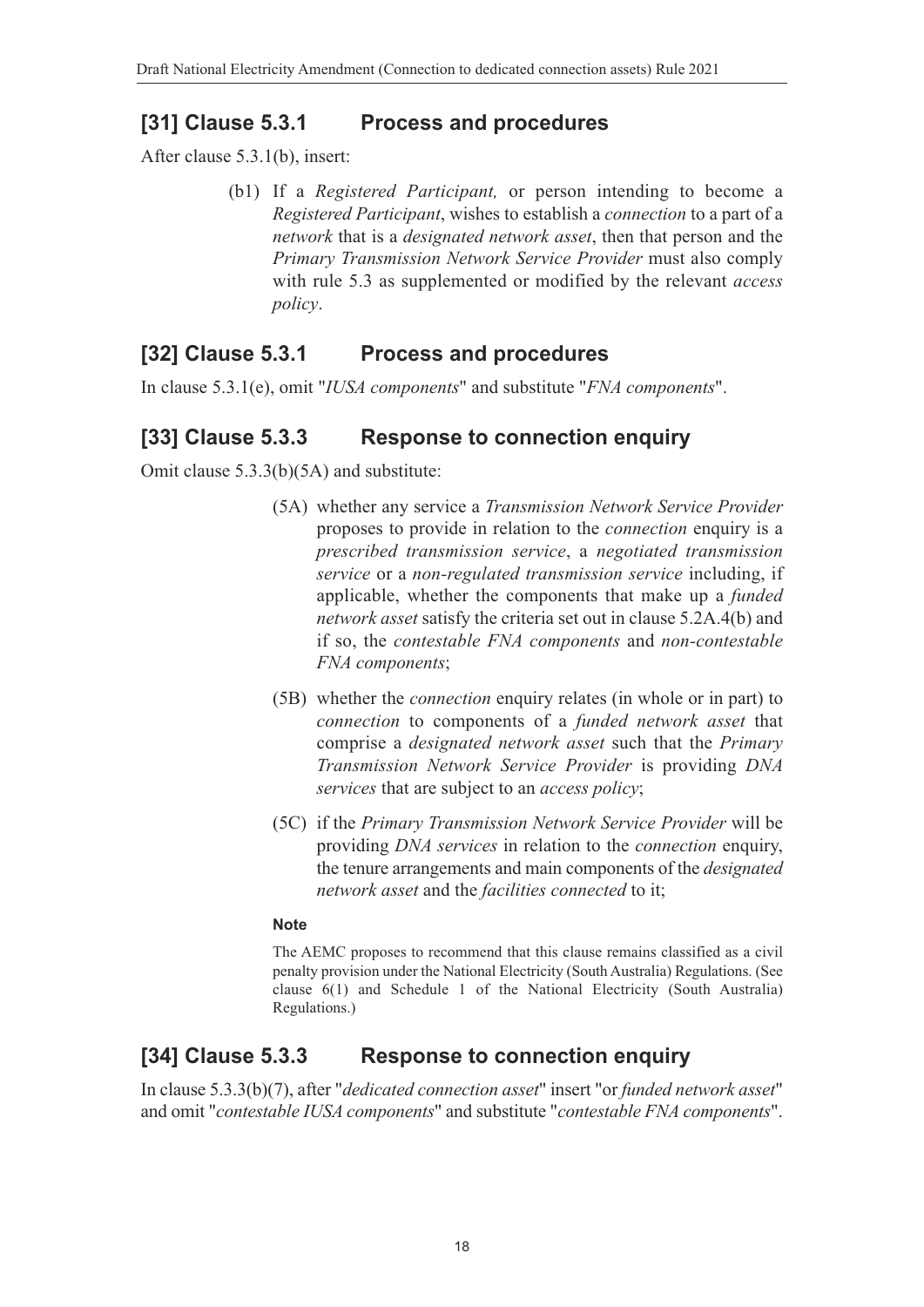#### **Note**

The AEMC proposes to recommend that this clause remains classified as a civil penalty provision under the National Electricity (South Australia) Regulations. (See clause 6(1) and Schedule 1 of the National Electricity (South Australia) Regulations.)

## **[35] Clause 5.3.3 Response to connection enquiry**

In clause 5.3.3(b)(8), omit "*non-contestable IUSA components*" and substitute "*noncontestable FNA components*".

#### **Note**

The AEMC proposes to recommend that this clause remains classified as a civil penalty provision under the National Electricity (South Australia) Regulations. (See clause 6(1) and Schedule 1 of the National Electricity (South Australia) Regulations.)

#### **[36] Clause 5.3.3 Response to connection enquiry**

Omit clause 5.3.3(b)(9)(i) and substitute:

- (9) if the response to the *connection* enquiry specifies that there are *contestable FNA components,* a functional specification:
	- (i) setting out the technical parameters for those assets as described in the table in clause 5.2A.4 with sufficient detail to enable the *Connection Applicant* to obtain binding tenders for the provision of detailed design, construction and ownership services for the *contestable FNA components*;

#### **Note**

The AEMC proposes to recommend that this clause remains classified as a civil penalty provision under the National Electricity (South Australia) Regulations. (See clause 6(1) and Schedule 1 of the National Electricity (South Australia) Regulations.)

### **[37] Clause 5.3.3 Response to connection enquiry**

In clause 5.3.3(b)(10), omit "*identified user shared asset*" and substitute "*funded network asset*".

#### **Note**

The AEMC proposes to recommend that this clause remains classified as a civil penalty provision under the National Electricity (South Australia) Regulations. (See clause 6(1) and Schedule 1 of the National Electricity (South Australia) Regulations.)

# **[38] Clause 5.3.4 Application for connection**

In clause 5.3.4(b)(3), omit "*contestable IUSA components*" and substitute "*contestable FNA components*".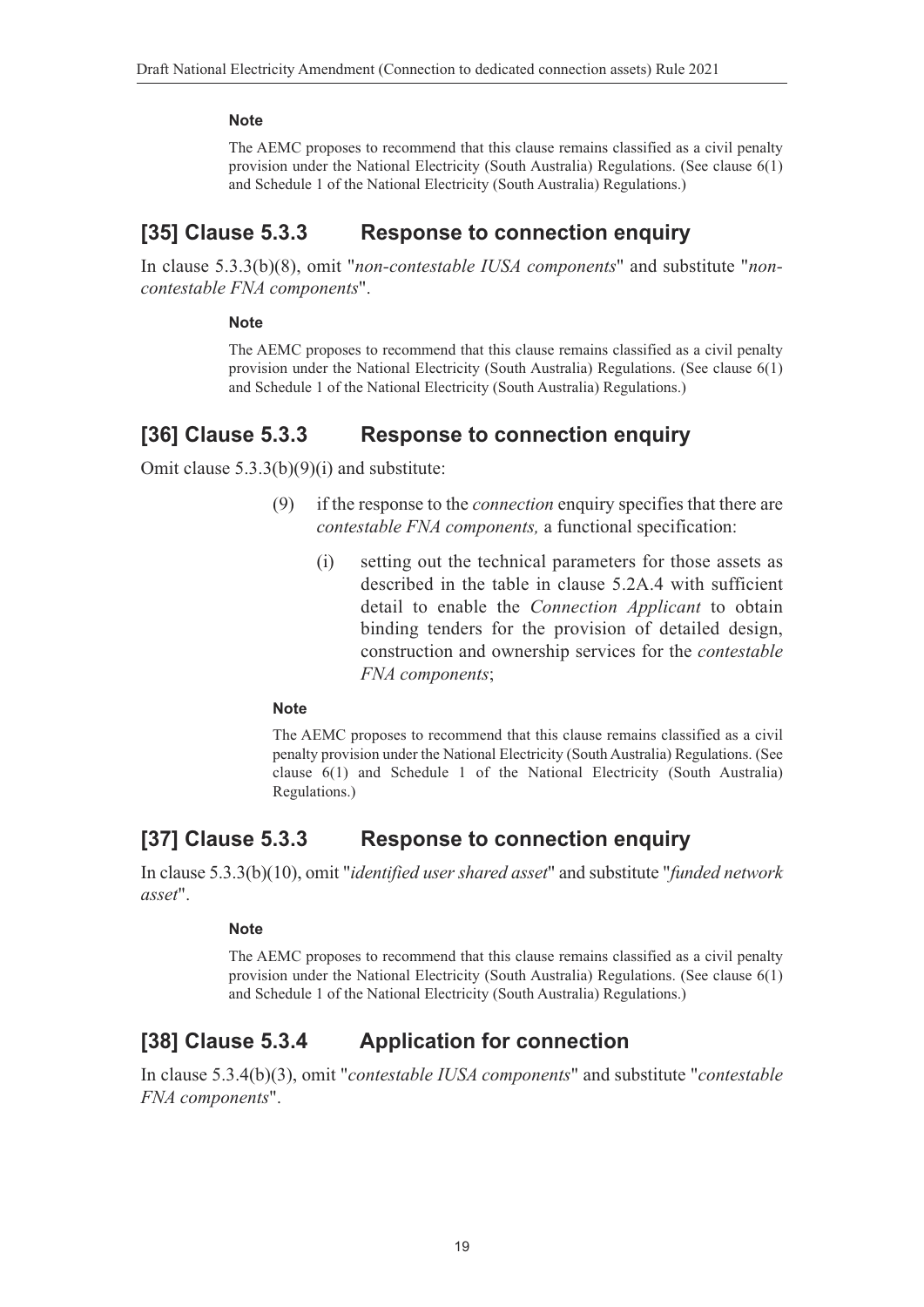## **[39] Clause 5.3.4 Application for connection**

Omit clause 5.3.4(b)(3)(ii) and substitute:

(ii) the detailed design of those components and assets (as relevant); and

## **[40] Clause 5.3.4 Application for connection**

In clause 5.3.4(b)(3)(iii), omit "*contestable IUSA components*" and substitute "*contestable FNA components*".

## **[41] Clause 5.3.4 Application for connection**

In clause 5.3.4(b)(4), omit "*contestable IUSA components*" and substitute "*contestable FNA components*".

# **[42] Clause 5.3.4 Application for connection**

In clause 5.3.4(b)(4), omit "*contestable IUSA components*'" and substitute "*contestable FNA components*'".

# **[43] Clause 5.3.4 Application for connection**

Omit clause 5.3.4(b1)(2) and substitute:

(2) must not unreasonably inhibit the capacity for future expansion of the *funded network asset* or preclude the possibility of future *connections* to those assets; and

# **[44] Clause 5.3.4 Application for connection**

In clause 5.3.4(f)(3), omit "*contestable IUSA components*" and substitute "*contestable FNA components*".

### **[45] Clause 5.3.5 Preparation of offer to connect**

In clause 5.3.5(c), omit "*contestable IUSA components*" and substitute "*contestable FNA components*".

# **[46] Clause 5.3.6 Offer to connect**

In clause 5.3.6(a), after "*facilities*", insert "or *funded network asset*".

#### **Note**

The AEMC proposes to recommend that this clause remains classified as a civil penalty provision under the National Electricity (South Australia) Regulations. (See clause 6(1) and Schedule 1 of the National Electricity (South Australia) Regulations.)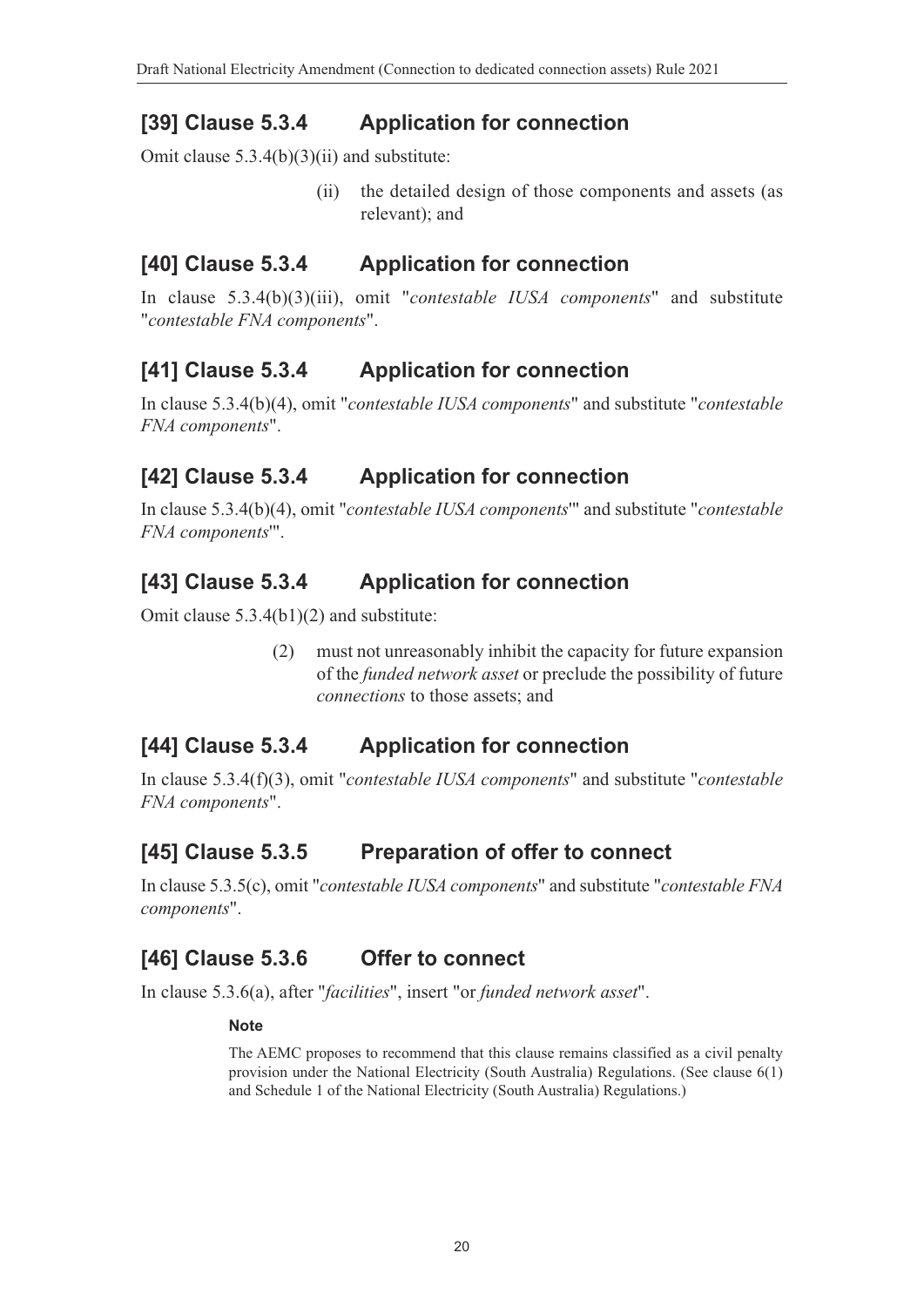## **[47] Clause 5.3.7 Finalisation of connection agreements and network operating agreements**

Omit clause 5.3.7(f1) and substitute "[**Deleted**]".

# **[48] Clause 5.4.1 Application**

Omit clauses  $5.4.1(b)(2)$ , (3) and (4) and substitute:

- (2) whether assets or components form part of a *dedicated connection asset* or form part of the *network* (including a *designated network asset*);
- (3) whether or not a component of a *funded network asset* is a *contestable FNA component* pursuant to clause 5.2A.4(b); or
- (4) whether the detailed design of a *contestable FNA component* is consistent with the functional specification for the relevant *funded network asset*,

## **[49] Clause 5.4.5 Proceedings and decisions of the Independent Engineer**

In clause 5.4.1(e)(2), omit "an *identified user shared asset*" and substitute "a *funded network asset*".

# **[50] Rule 5.5 Commercial arbitration for prescribed and negotiated transmission services and large DCA services**

Omit the heading of rule 5.5 and substitute:

#### **5.5 Commercial arbitration for prescribed and negotiated transmission services and DNA services**

# **[51] Clause 5.5.1 Application**

Omit clause 5.5.1(b) and substitute:

(b) This rule 5.5 applies to any dispute which may arise between a *Transmission Network Service Provider* (a **provider**) and a *Connection Applicant* or a person seeking *DNA services* (an **applicant**) as to *terms and conditions of access*, for the provision of *prescribed transmission services*, the provision of *negotiated transmission services* that are not *DNA services* (each a *transmission services access dispute*), or the provision of *DNA services* (a *DNA services access dispute*) (as applicable).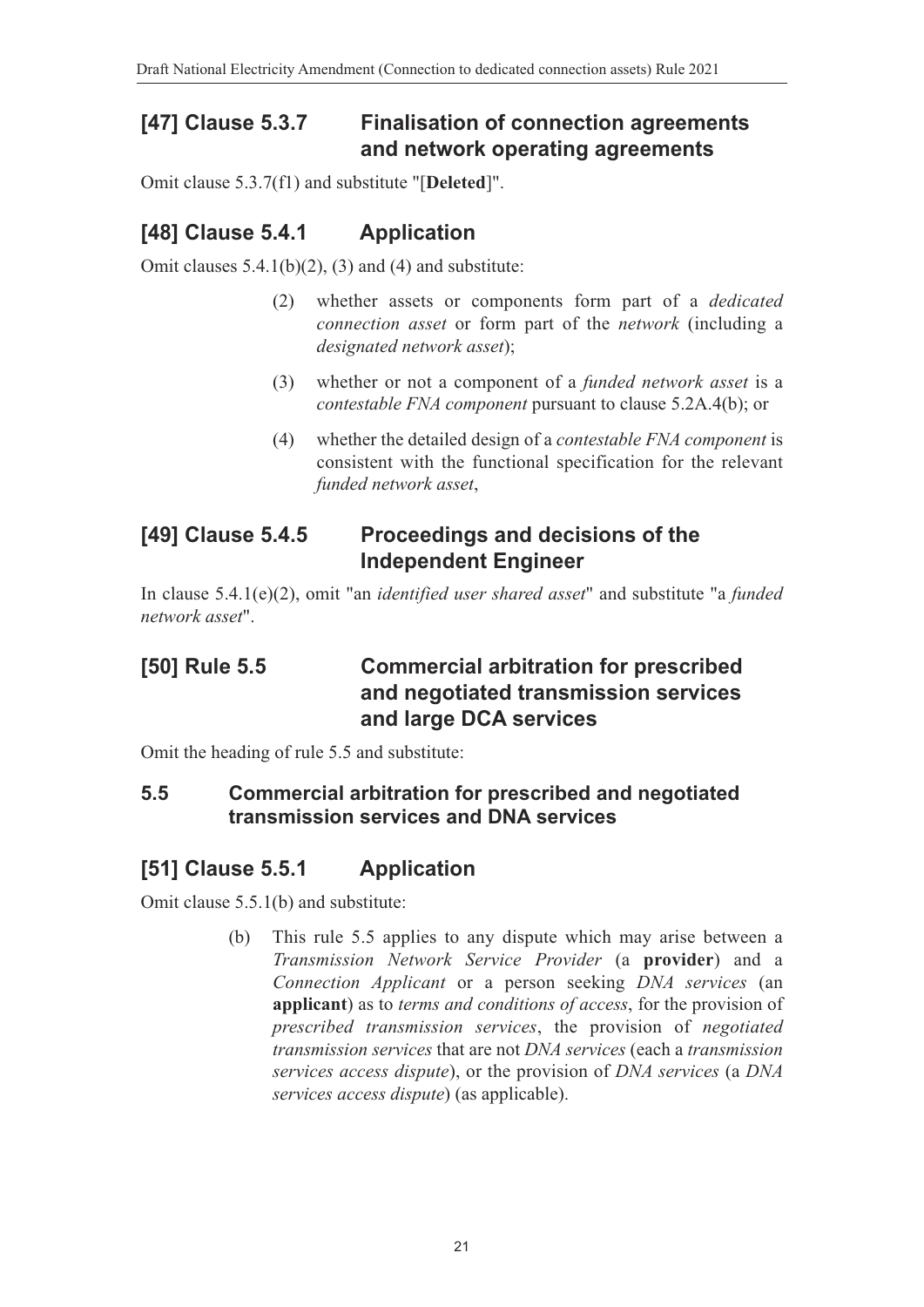# **[52] Clause 5.5.1 Application**

In clause 5.5.1(c), omit "*large DCA services*" and substitute "*DNA services*" wherever appearing.

# **[53] Clause 5.5.1 Application**

In clause 5.5.1(c)(3), after "under" insert "Chapters 4 and 5 of the *Rules* (as applicable) and".

# **[54] Clause 5.5.1 Application**

In clause 5.5.1(c)(3), omit both references to "*large DCA services*" and substitute "*DNA services*".

# **[55] Clause 5.5.2 Notification of dispute**

In clause 5.5.2(a), omit "*large DCA services access dispute*" and substitute "*DNA services access dispute*".

# **[56] Clause 5.5.3 Appointment of commercial arbitrator**

In clause 5.5.3(a), omit "*large DCA services access dispute*" and substitute "*DNA services access dispute*".

### **[57] Clause 5.5.5 Powers of commercial arbitrator in determining disputes**

Omit clause 5.5.5(c) and substitute:

- (c) In determining a *DNA services access dispute* in relation to the *terms and conditions of access* for the provision of *DNA services*, the *commercial arbitrator* must:
	- (1) apply Chapters 4 and 4 of the *Rules* (as applicable) and the *access policy* of the *Primary Transmission Network Service Provider*;
	- (2) apply the relevant negotiating principles in schedule 5.12;
	- (3) have regard to the legitimate business interests of the *Primary Transmission Network Service Provider* and any owner of the *designated network asset*;
	- (4) have regard to the interests of all persons who have rights to use the *DNA services*; and
	- (5) have regard to the operational and technical requirements necessary for the safe and reliable operation of the *designated network asset* and any *facility connected* to it.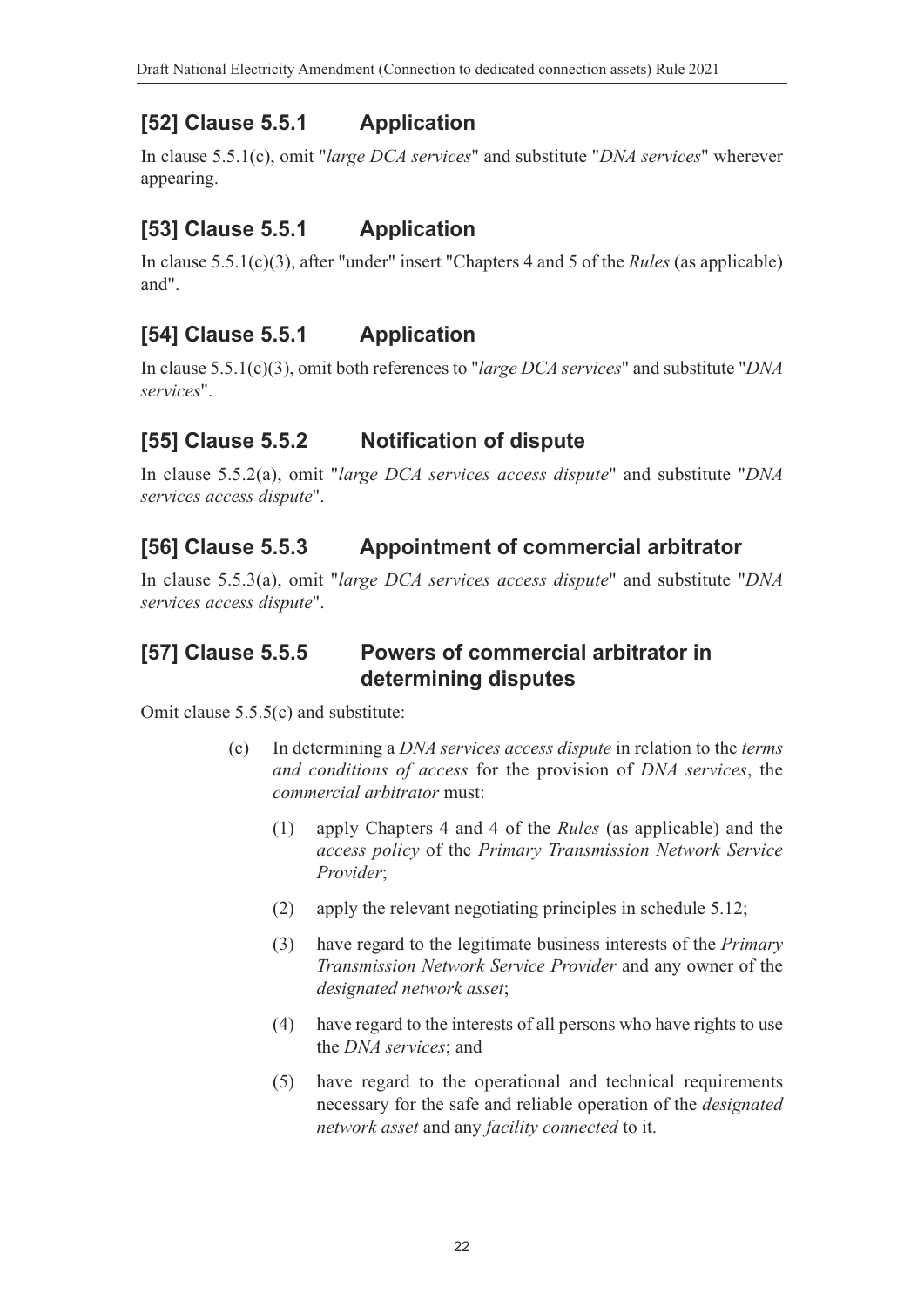## **[58] Clause 5.5.6 Determination of disputes**

Omit clause  $5.5.6(b)(2)$  to (4), including the note, and substitute:

- (2) may specify, for a *negotiated transmission service* or a *DNA service*, a price or charge in such a way that it is or is to be adjusted over time;
- (3) may direct the provision of *DNA services* in accordance with the *access policy* of the *Primary Transmission Network Service Provider*; and
- (4) only where the dispute is a *DNA services access dispute*, may require the enlargement or increase in capacity of, or alterations to, a *designated network asset* in accordance with the *access policy*.

#### **Note**

An adjustment as referred to in subparagraph (2) may, for example, be appropriate where the cost of providing the *negotiated transmission service* to a *Connection Applicant* or person seeking *DNA services* changes because the assets used to provide that service are subsequently used to provide a service to another person and the payment for the service by that other person enables the *Transmission Network Service Provider* to recoup some of those costs from that other person.

### **[59] Clause 5.5.6 Determination of disputes**

In clause 5.5.6(e), omit "*large DCA service*" and substitute "*DNA service*".

### **[60] Clause 5.7.8 Contestable IUSA components**

Omit the heading of clause 5.7.8(a) and substitute:

#### **5.7.8 Contestable FNA components**

#### **[61] Clause 5.7.8 Contestable FNA components**

In clause 5.7.8(a), omit "*IUSA components*" and substitute "*FNA component*s" and omit "*identified user shared asset*" and substitute "*funded network asset*".

### **[62] Clause 5.7.8 Contestable FNA components**

In clause 5.7.8(b), omit "*identified user shared asset*" and substitute "*funded network asset*" and before "*Transmission Network Service Provider*", insert "*Primary*".

### **[63] Schedule 5.6 Terms and Conditions of Connection agreements and network operating agreements**

In paragraph (m) in Part A of Schedule 5.6, omit "*non-contestable IUSA components*" and substitute "*non-contestable FNA components*".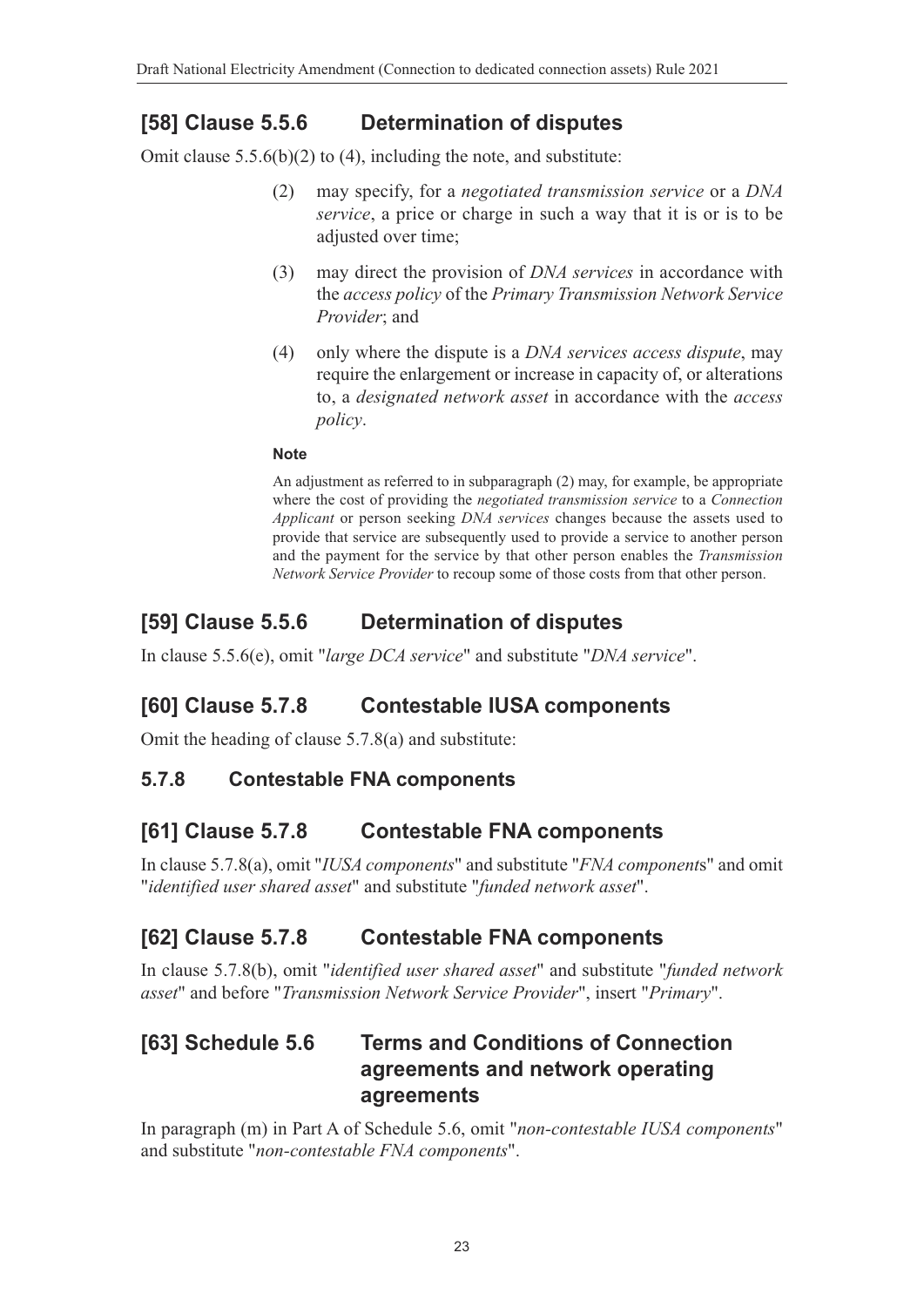### **[64] Schedule 5.6 Terms and Conditions of Connection agreements and network operating agreements**

In paragraph (n) in Part A of Schedule 5.6, omit "*contestable IUSA components*" and substitute "*contestable FNA components*".

# **[65] Schedule 5.6 Terms and Conditions of Connection agreements and network operating agreements**

In paragraph (o) in Part A of Schedule 5.6, omit "*contestable IUSA components*" and substitute "*contestable FNA components*" and omit "*identified user shared asset*" and substitute "*funded network asset*".

## **[66] Schedule 5.6 Terms and Conditions of Connection agreements and network operating agreements**

In the introductory paragraph in Part B of Schedule 5.6, omit "*contestable IUSA components*" and substitute "*contestable FNA components*".

### **[67] Schedule 5.6 Terms and Conditions of Connection agreements and network operating agreements**

In paragraph (a) in Part B of Schedule 5.6, omit "*identified user shared asset*" and substitute "*funded network asset*".

### **[68] Schedule 5.6 Terms and Conditions of Connection agreements and network operating agreements**

In paragraph (g) in Part B of Schedule 5.6, omit "." at the end of the sentence and substitute ";".

## **[69] Schedule 5.6 Terms and Conditions of Connection agreements and network operating agreements**

Omit paragraph (g) in Part B of Schedule 5.6, and substitute:

- (g) defect warranties; and
- (h) for a *designated network asset*, metering arrangements at the *boundary point* to facilitate the calculation of *electrical energy losses* over the *designated network asset*.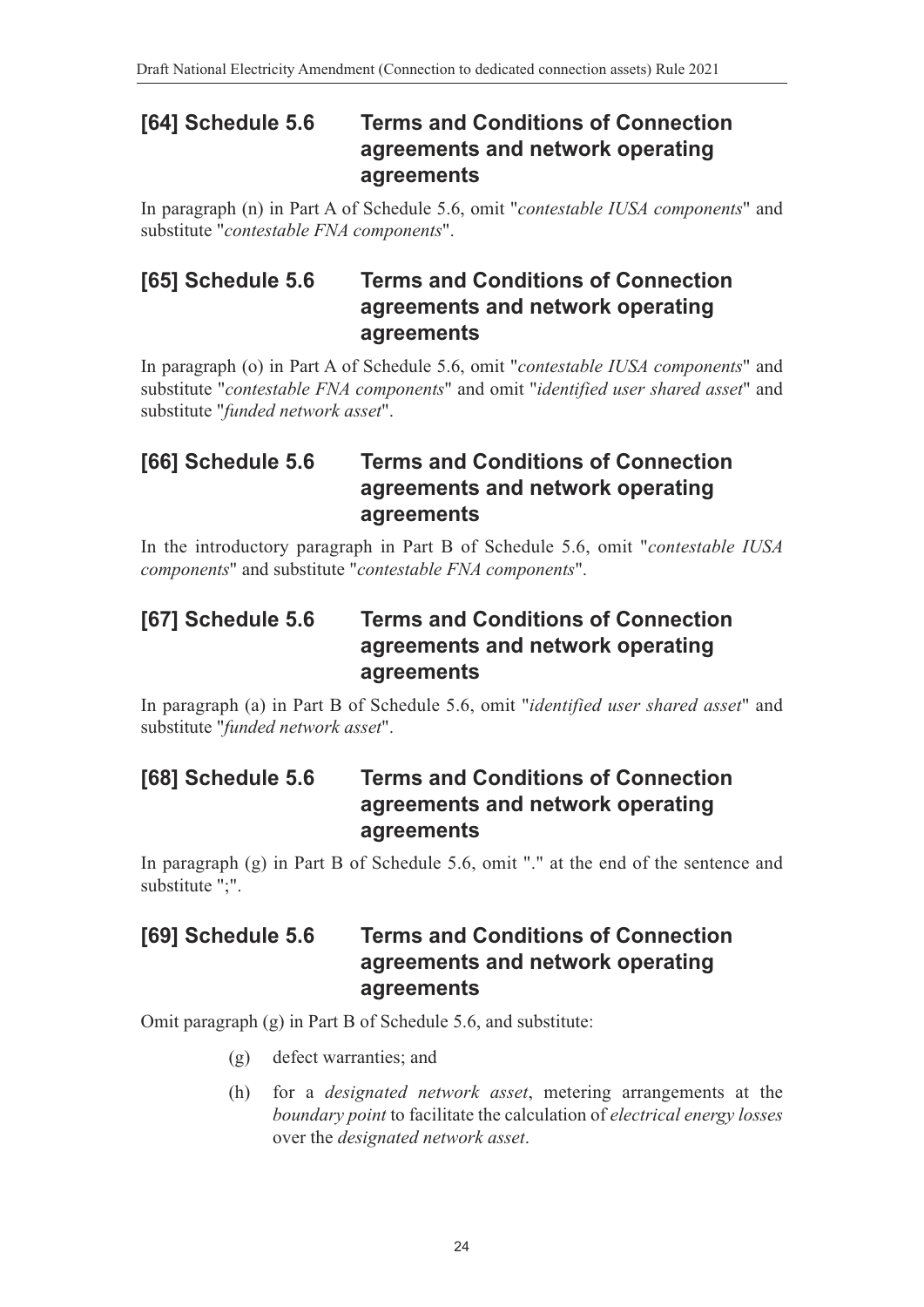# **[70] Schedule 10 Information requirements for Primary Transmission Network Service Providers (clause 5.2A.5)**

In the table in Schedule 10, under the heading "**Legal**", omit "clause 5.2.7(b)" and substitute "5.2A.7(e)".

### **[71] Schedule 5.11 Negotiating principles for negotiated transmission services (clause 5.2A.6)**

At the beginning of Schedule 5.11, before the numbered paragraphs, insert "This schedule does not apply to *DNA services*".

## **[72] Schedule 5.11 Negotiating principles for negotiated transmission services (clause 5.2A.6)**

In principles 11 and 12 in Schedule 11, omit all references to "*identified user shared asset*" and substitute "*funded network asset*".

#### **[73] Schedule 5.12 Negotiating principles for large DCA services**

Omit Schedule 5.12, including the heading, and substitute:

### **Schedule 5.12 Negotiating principles for DNA services**

References to 'existing connecting party' in this schedule means a person who has a *connection agreement* in respect of a *designated network asset*.

- 1 The price for a *DNA service* should be at least equal to the avoided cost of providing it but no more than the cost of providing it on a stand-alone basis.
- 2 The price for a *DNA service* should be such to enable the *Primary Transmission Network Service Provider* to recover the efficient costs of complying with all regulatory obligations or requirements associated with the provision of the *DNA service*.
- 3 An applicant for *DNA services* should pay for the cost of any enlargement or increase in capacity of (an "**upgrade**"), or alterations to, an existing *designated network asset* required to provide it with *DNA services*, including the moving of metering and other related equipment, necessary for the applicant's *connection* to the *designated network asset.*
- 4 The *connection* of an applicant to an existing *designated network asset* and access to *DNA services* must not adversely affect the *access standards*, including *performance standards* and *power transfer*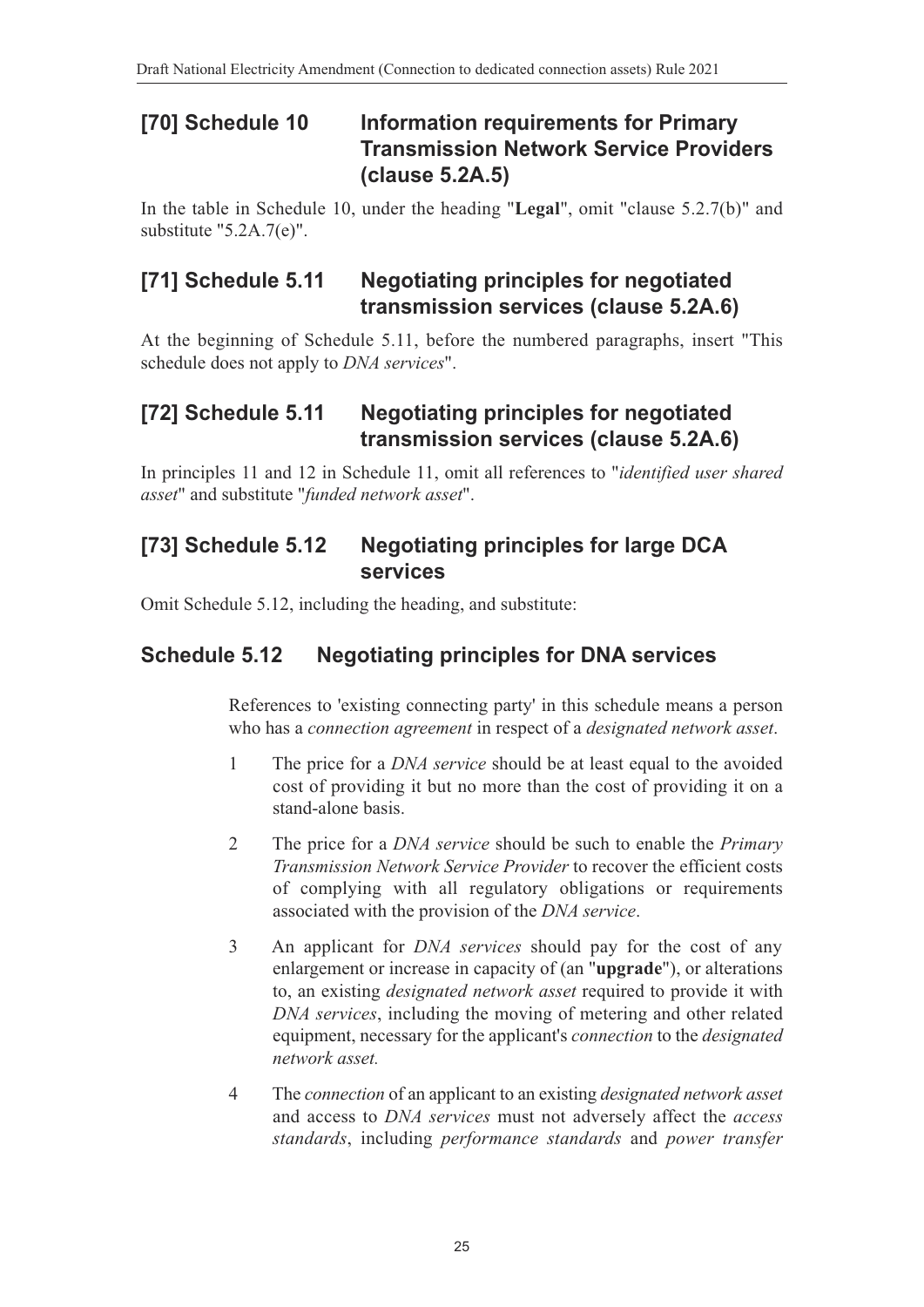*capability* of an existing connecting party at the time of the access application by the applicant.

- 5 The *connection* of an applicant to an existing *designated network asset* and access to *DNA services* must not adversely affect contractual obligations of an existing connecting party to the *designated network asset* with the relevant *Primary Transmission Network Service Provider*.
- 6 To the extent that the applicant's subsequent *connection* adversely impacts the *access standards*, *performance standards*, *power transfer capability* or contractual obligations of an existing party, then an applicant for *DNA services* to an existing *designated network asset* must provide reasonable compensation to an existing connecting party to that *designated network asset*.
- 7 An applicant must compensate the *Primary Transmission Network Service Provider* and any existing connecting party (as relevant) for any lost revenue incurred during an upgrade of, or alterations to, an existing *designated network asset* and metering and other related equipment moves to provide for the *connection* and operation of the applicant's *facilities* and access to *DNA services*.
- 8 The *connection* of an applicant to a *designated network asset* and access to *DNA services* must not:
	- (a) prevent an existing connecting party from obtaining a sufficient amount of *DNA services* to be able to meet that person's reasonably anticipated requirements, measured at the time of the access application by the applicant;
	- (b) result in the applicant becoming the owner (or one of the owners) of any part of the existing *designated network asset* or upgrade of that asset without the consent of the existing owner;
	- (c) require the *Primary Transmission Network Service Provider*, an existing connecting party or the owner of the *designated network asset* to bear all or some of the costs of an upgrade of the *designated network asset* or maintaining an upgrade;
	- (d) require an existing connecting party to the *designated network asset* to bear all or some of the costs of a *connection* to the *designated network asset* or maintaining a *connection*.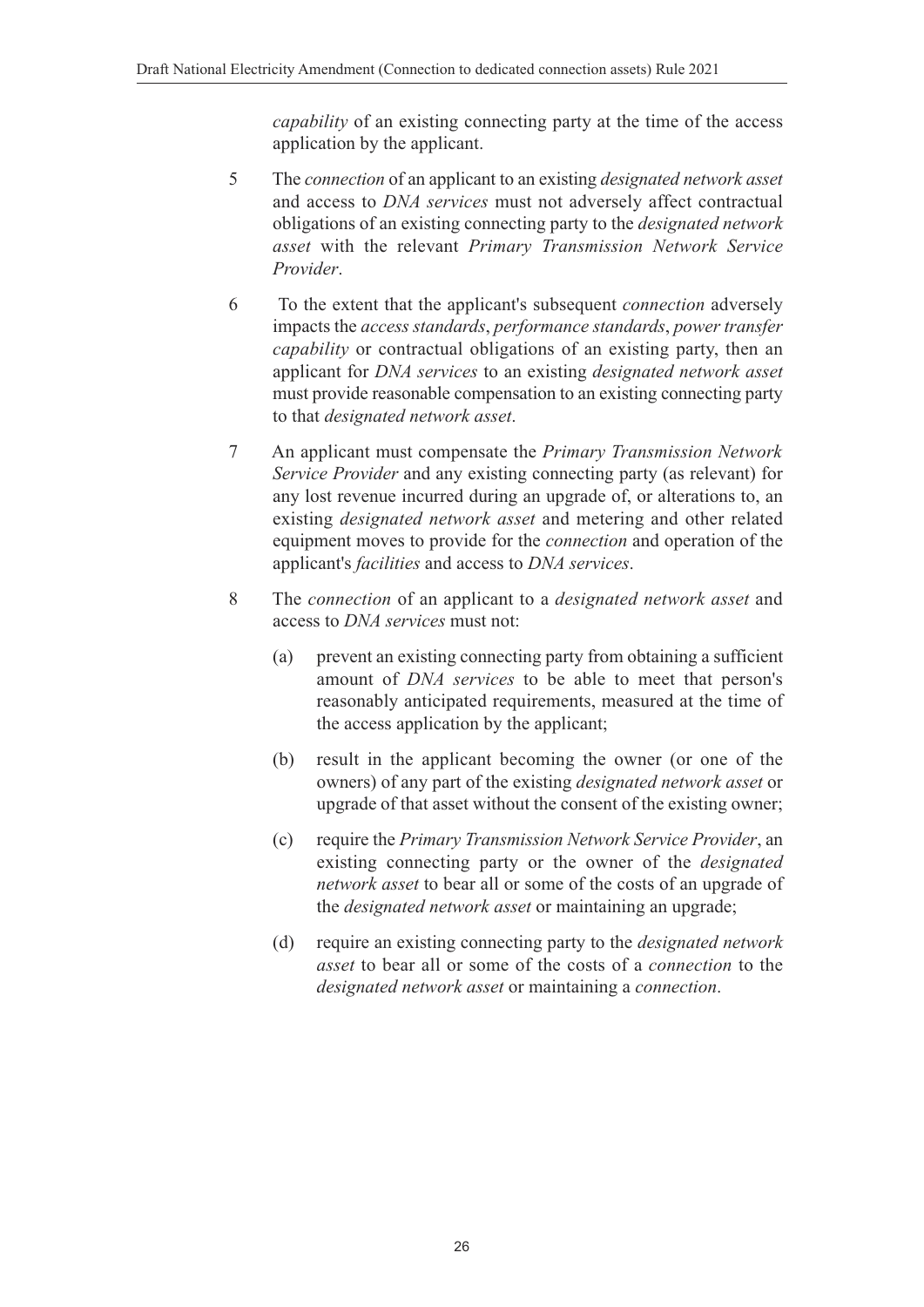## **Schedule 3 Amendment to the National Electricity Rules**

<span id="page-26-0"></span>[\(Clause 5\)](#page-1-2)

## **[1] Clause 6A.23.3 Principles for the allocation of the annual service revenue requirement to connection points**

In clause 6A.23.3(c), after "*transmission system* assets", insert ", excluding, to avoid doubt, assets which constitute a *funded network asset*".

# **[2] Clause S6A.3.2 CRNP methodology**

In clause S6A.3.2(1), after "**locational network asset cost**.", insert "To avoid doubt, the optimised replacement cost of *transmission system* assets that are *funded network assets* is zero."

# **[3] Clause S6A.3.2 CRNP methodology**

In clause S6A.3.2(4), after "operating conditions considered.", insert "To avoid doubt, the individual locational *network* asset cost of a *network* asset that is *funded network asset* is zero."

# **[4] Clause S6A.3.3 Modified CRNP methodology**

In clause S6A.3.3(1), omit "asset's gross network asset." and substitute "asset's gross network asset cost, except, to avoid doubt, if that asset is a *funded network asset*, the asset cost is zero".

# **[5] Clause 7.1.1 Contents**

In clause 7.1.1(a), omit "and *AEMO*" and substitute ", *AEMO* and *Primary Transmission Network Service Providers".*

### **[6] New rule 7.5B Role and responsibility of Primary Transmission Network Service Providers**

After clause 7.5A.2, insert:

#### **7.5B Role and responsibility of Primary Transmission Network Service Providers**

#### **7.5B.1 Metering at the boundary point**

(a) Subject to paragraph (b), a *Primary Transmission Network Service Provider* must arrange for a *metering installation* at a *boundary point* to facilitate the calculation of *electrical energy losses* over a *designated network asset*.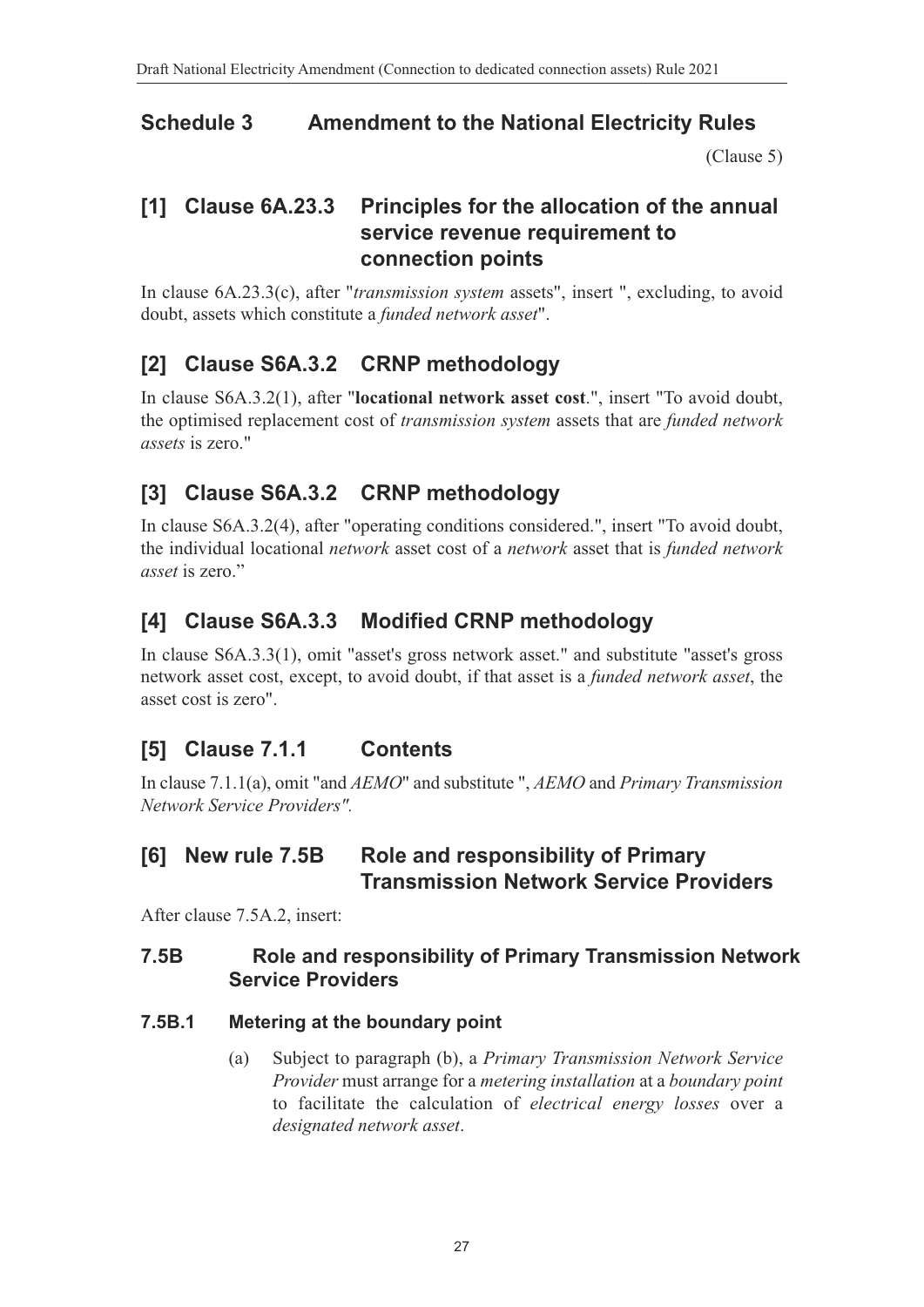(b) To the extent that *AEMO* determines in the special site or technology related conditions *published* under clause 7.8.12(c)(1), that the *boundary point* and the calculation of *electrical energy losses* over the *designated network asset* requires a particular arrangement, the *Primary Transmission Network Service Provider* must implement the arrangements specified in that document.

# **[7] Clause 8.2.1 Application and guiding principles**

Omit clause 8.2.1(h)(3A).

## **[8] Clause 8.2.1 Application and guiding principles**

In clause 8.2.1(h)(14), omit "*large DCA services access dispute*" and substitute "*DNA services access dispute*".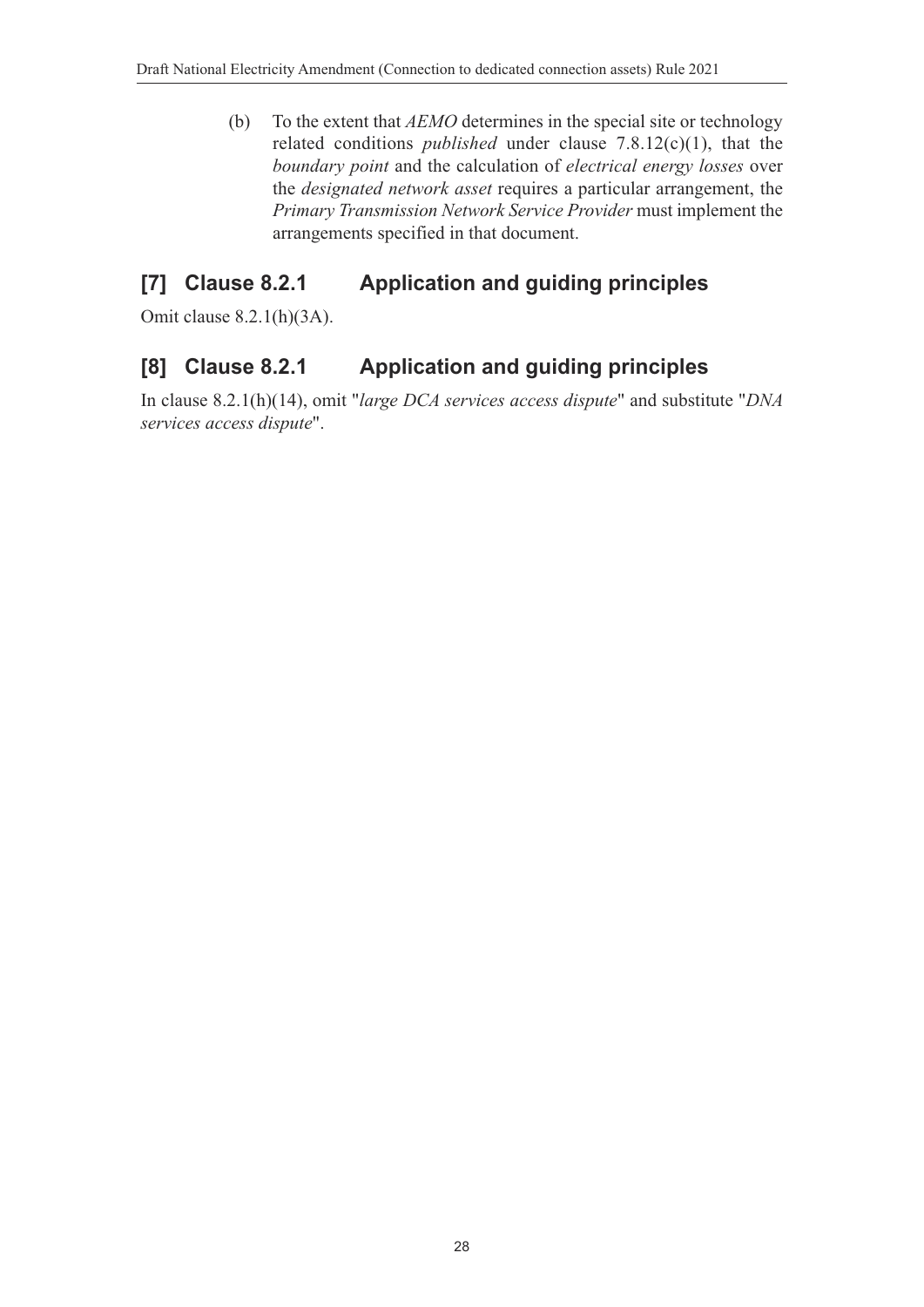# **Schedule 4 Amendment to the National Electricity Rules**

<span id="page-28-0"></span>[\(Clause 6\)](#page-1-3)

## **[1] Chapter 10 Substituted definition**

In chapter 10, in the definition of "*access policy*", omit "*large DCA services*" and substitute "*DNA services*".

## **[2] Chapter 10 Substituted definition**

In chapter 10, in the definition of "*connect, connected, connection*", after "including to a *network connection asset* or" insert "through".

## **[3] Chapter 10 Substituted definition**

In chapter 10, in the definition of "*Connection Applicant*", omit paragraphs (a) and (b), including the **Note**, and substitute:

- (a) a person seeking to *connect* its *facilities* to the *transmission network* of that *Primary Transmission Network Service Provider* including through a *dedicated connection asset*; and
- (b) a person seeking to negotiate a *network operating agreement* for a *funded network asset*.

#### **Note**

In the context of Chapter 5A, the above definition has been displaced by a definition specifically applicable to that Chapter. See clause 5A.A.1.

### **[4] Chapter 10 Substituted definition**

In chapter 10, in the definition of "*connection assets*", omit the **Note** in its entirety.

# **[5] Chapter 10 Substituted definition**

In chapter 10, in the definition of "*connection point*", omit "the person" and substitute "a person".

### **[6] Chapter 10 Substituted definition**

In chapter 10, in the definition of "*connection point*", omit "or *identified user group*" wherever occurring.

# **[7] Chapter 10 Substituted definition**

In chapter 10, in the definition of "*connection service*", omit "a single *connection point*" wherever occurring and substitute "the same *connection point*".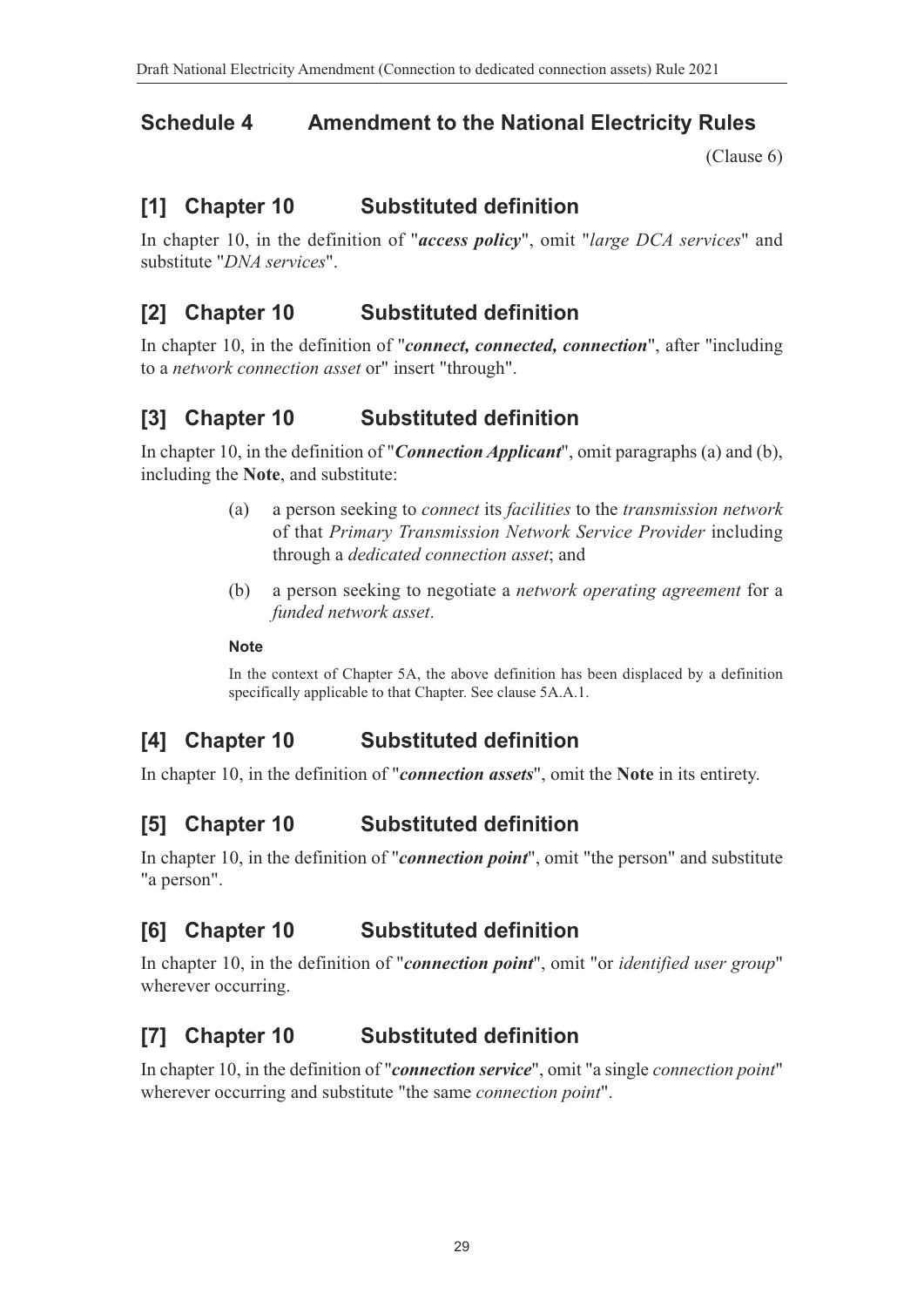## **[8] Chapter 10 Substituted definition**

In chapter 10, omit the definition "*contestable IUSA components*" and substitute in alphabetical order:

#### *contestable FNA components*

Those components of the *funded network asset* that satisfy the criteria set out in clause 5.2A.4(b).

# **[9] Chapter 10 Substituted definition**

In chapter 10, omit the definition "*dedicated connection asset*", including the **Note** and substitute:

#### *dedicated connection asset*

The apparatus, equipment, *plant* and buildings that:

- (a) are used for the purpose of *connecting* a person at a *connection point* to a *transmission network* and are used exclusively by that person;
- (b) include power lines less than 30 kilometres in route length;
- (c) can be electrically isolated from the *transmission network* without affecting the provision of *shared transmission services* to other persons; and
- (d) are not:
	- (1) *network connection assets*;
	- (2) part of a *generating system*;
	- (3) part of a *distribution system*;
	- (4) part of a *transmission system* for which a *Market Network Service Provider* is registered under Chapter 2;
	- (5) part of *Transmission Customer's facility* that utilises electrical *energy*;
	- (6) part of the *declared transmission system* of an *adoptive jurisdiction*; or
	- (7) *designated network assets*.

#### **[10] Chapter 10 Substituted definitions**

In chapter 10, omit the definitions "*large DCA service*" and "*large DCA services access dispute*" and substitute in alphabetical order: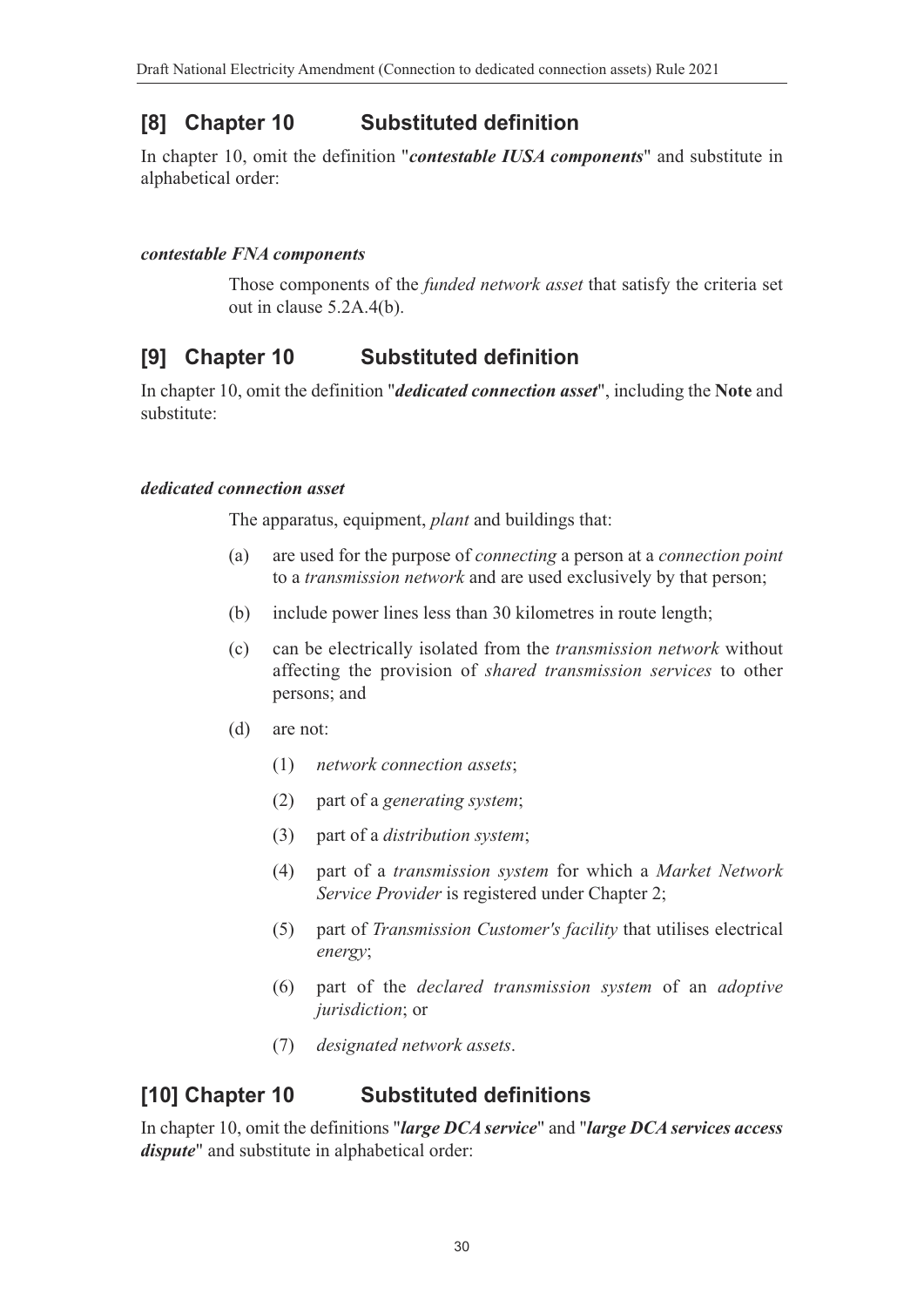#### *DNA service*

A service provided by means of a *designated network asset*.

#### *DNA services access dispute*

A dispute between a *Primary Transmission Network Service Provider* and a person seeking *DNA services* as referred to in clause 5.5.1(c), that is for determination by a *commercial arbitrator* under rule 5.5.

# **[11] Chapter 10 Substituted definition**

In chapter 10, in the definition of "*distribution system*", omit the second paragraph and substitute "*Connection assets* on their own do not constitute a *distribution system*.".

# **[12] Chapter 10 Substituted definition**

In chapter 10, in the definition of "*entry service*", omit "a single *connection point*" and substitute "the same *connection point*".

## **[13] Chapter 10 Substituted definition**

In chapter 10, in the definition of "*exit service*", omit "a single *connection point*" and substitute "the same *connection point*".

## **[14] Chapter 10 Substituted definition**

In chapter 10, in the definition of "*identified user group*", omit "at the same single *connection point*" and substitute "behind the same *boundary point*".

# **[15] Chapter 10 Substituted definition**

In chapter 10, omit the definition of "*identified user shared asset*" and substitute:

#### *identified user shared asset*

The apparatus, equipment, *plant* and buildings that:

- (a) are used for the purpose of:
	- (1) *connecting* a person through a *dedicated connection asset* or *connecting* one or more *identified user groups* to an existing *transmission network*; or
	- (2) expanding the existing *transmission network* to incorporate a *designated network asset* (but does not include subsequent components that are incorporated into that *designated network asset*);
- (b) are not for the exclusive use by that person for a *dedicated connection asset* or *identified user group* for a *designated network asset*;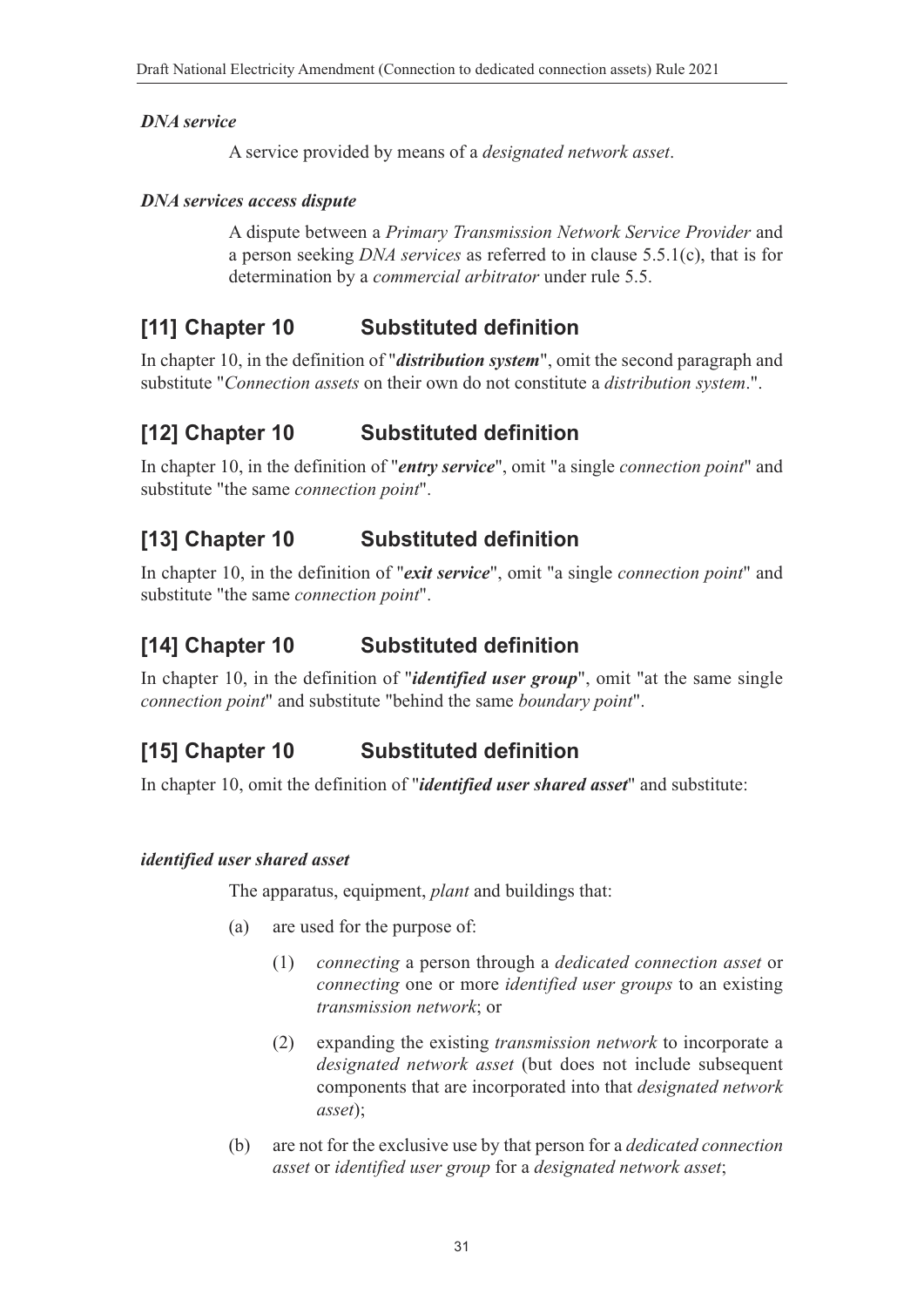- (c) if used to *connect* that person to a *transmission network* through a *dedicated connection asset*, under normal operating conditions, cannot be electrically isolated from the *transmission network* without affecting the provision of *shared transmission services* to other persons; and
- (d) are not part of the *declared transmission system* of an *adoptive jurisdiction* or a *designated network asset*.

#### **Note:**

An *identified user shared asset* is located at: (1) the interface between a *dedicated connection asset* and a *transmission network* (but this does not include where the interface is between a *dedicated connection asset* with a *designated network asset*); and (2) the *boundary point* between a *designated network asset* and part of a *transmission network* that is not a *designated network asset.*

There is no *identified user shared asset* where there are subsequent components that are incorporated into the *designated network asset*.

# **[16] Chapter 10 Substituted definition**

In chapter 10, in the definition of "*negotiated transmission service*", omit the last sentence after paragraph (d) and substitute "but does not include an *above-standard system shared transmission service*, a *market network service* or a service provided by a *funded network asset* except as specified under paragraph (c)."

## **[17] Chapter 10 Substituted definition**

In chapter 10, omit the definition "*non-contestable IUSA components*" and substitute in alphabetical order:

#### *non-contestable FNA components*

Those components of the *funded network asset* that do not satisfy the criteria set out in clause 5.2A.4(c).

#### **[18] Chapter 10 Substituted definition**

In chapter 10, in the definition of "*transmission network*", omit the last paragraph and substitute:

> Except in the case of a *declared transmission system* of an *adoptive jurisdiction*, a *funded network asset* owned, controlled or operated by a *Primary Transmission Network Service Provider* (including under a *network operating agreement*) forms part of that *Primary Transmission Network Service Provider's transmission network*.

#### **[19] Chapter 10 Substituted definition**

In chapter 10, in the definition of "*Transmission Network User*", omit paragraphs (a) to (c) and substitute: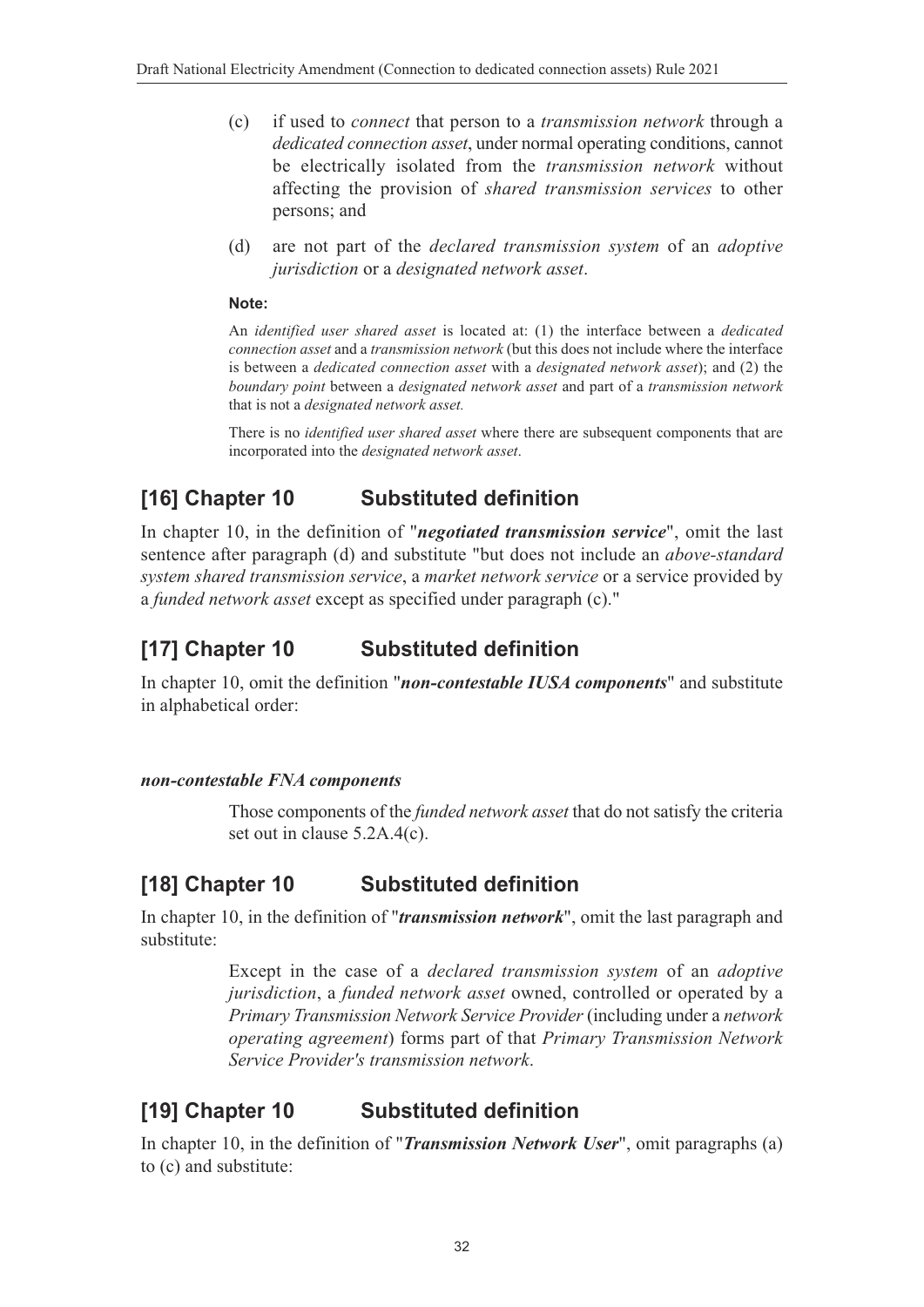- (a) a *Generator* whose *generating unit*; and
- (b) a *Network Service Provider* whose *network,*

is *connected* to the *transmission network.*

#### **[20] Chapter 10 Substituted definition**

In chapter 10, in the definition of "*transmission system*", omit all text following the first paragraph, including the **Note**.

### **[21] Chapter 10 New definitions**

In chapter 10, insert the following definitions in alphabetical order:

#### *boundary point*

The point of delineation between a *designated network asset* and an *identified user shared asset*:

- (a) as agreed in the relevant *network operating agreement* between the *Primary Network Service Provider* and the owner of the *designated network asset*; or
- (b) where the *designated network asset* is owned or leased by the *Primary Network Service Provider*, as determined by that provider.

#### **Note**

There could be multiple owners of the components of a *designated network asset* that are behind the *boundary point* and each owner will have a separate *network operating agreement* with the *Primary Transmission Network Service Provider* for the component it owns. The subsequent incorporation of additional components to the *designated network asset* with different owners will not change the *boundary point* because it describes the point of delineation between the initial component of the *designated network asset* and the *identified user shared asset*.

#### *boundary point losses*

Has the meaning given to it by clause 3.6.2B(a).

#### *boundary point loss factors*

Has the meaning given to it by clause 3.6.2B(b).

#### *designated network asset*

The apparatus, equipment, *plant* and buildings that:

- (a) are used from the *boundary point* to convey, and control the conveyance of, electricity, for an *identified user group*;
- (b) are for the exclusive use of the *identified user group* and may be owned by different persons within that *identified user group*;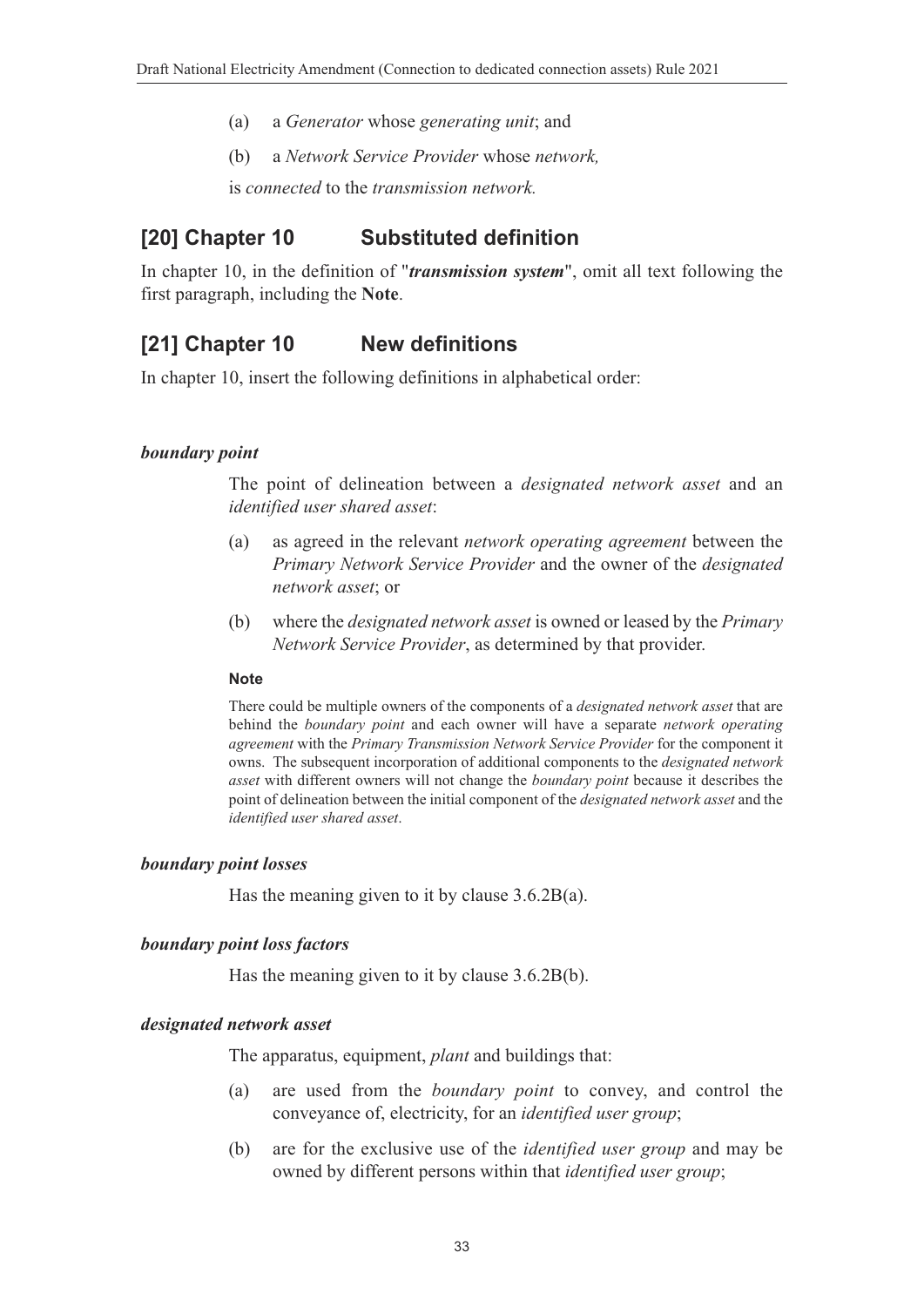- (c) include power lines that have a route length of:
	- (1) 30 kilometres or more; or
	- (2) less than 30 kilometres where the owner of those assets has entered into a *network operating agreement* in respect of those assets; and
- (d) do not:
	- (1) provide *prescribed transmission services*; or
	- (2) form part of a *network loop*; or
	- (3) form part of a *declared transmission system* of an *adoptive jurisdiction*.

#### *funded network asset*

The parts of a *transmission network* that:

- (a) comprise:
	- (1) a *designated network asset*;
	- (2) an *identified user shared asset*; and
- (b) do not form components of *system strength connection works*, a *funded augmentation* or part of a *declared transmission system* of an *adoptive jurisdiction*.

#### **[22] Chapter 10 Omitted definitions**

In chapter 10, omit definitions "*Dedicated Connection Asset Service Provider*", "*large dedicated connection asset*", "*small dedicated connection asset*", "*third party DCA*", and "*third party IUSA*".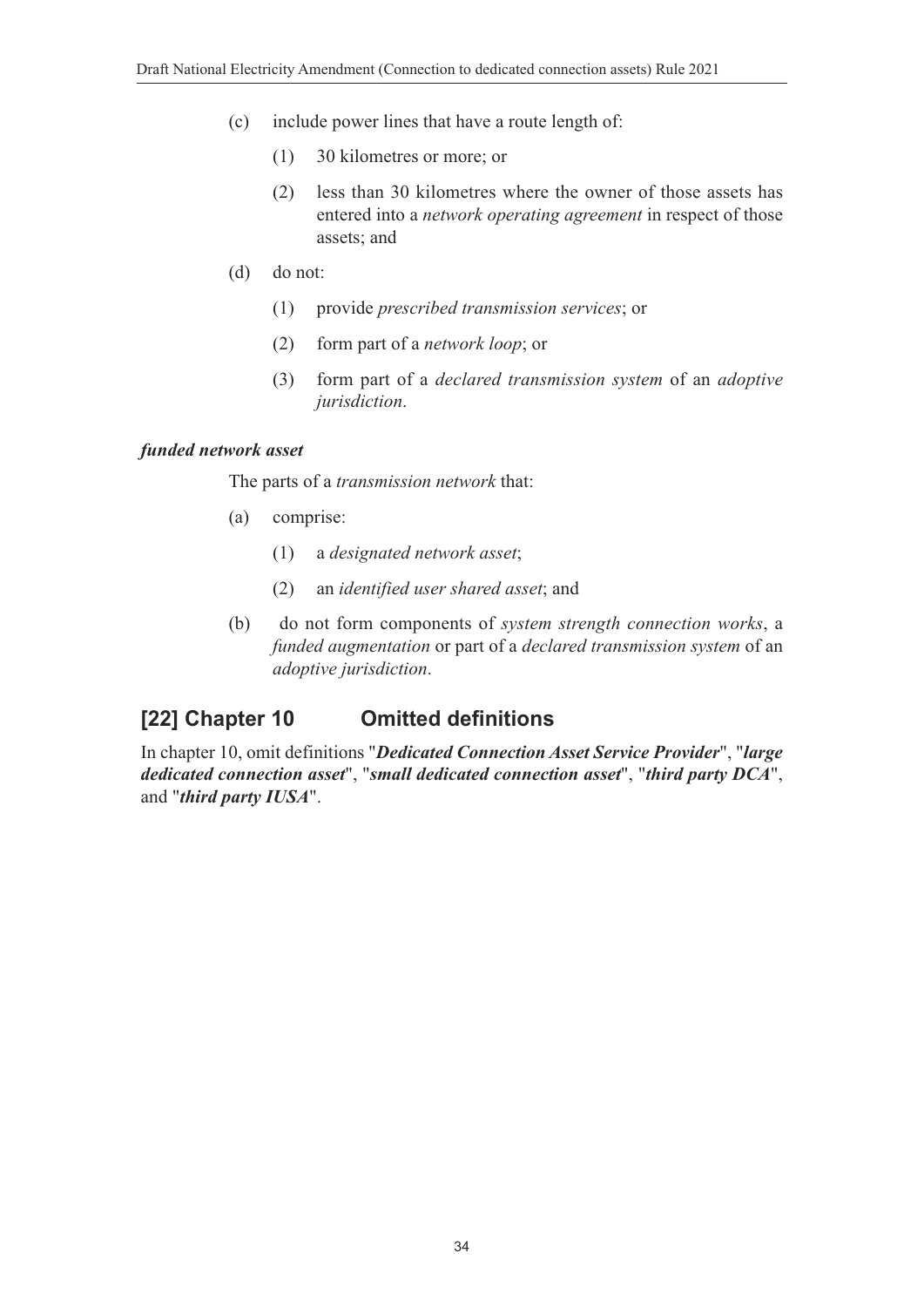### **Schedule 5 Savings and Transitional Amendment to the National Electricity Rules**

<span id="page-34-0"></span>[\(Clause 7\)](#page-1-4)

## **[1] New Part ZZZZ[X] Connection to dedicated connection assets**

In chapter 11, after Part ZZZZ[X], insert:

#### **Part ZZZZ[X] Connection to dedicated connection assets**

#### **11.[xxx] Rules consequential on the making of the National Electricity Amendment (Connection to dedicated connection assets) Rule 2021**

#### **11.[xxx].1 Definitions**

(a) In this rule 11.[xxx]:

**access policy** has the same meaning given in new chapter 10.

**Amending Rule** means the Draft National Electricity Amendment (Connection to dedicated connection assets) Rule 2021.

**commencement date** means the date of commencement of Schedules 1 to 4 of the Amending Rule.

**dedicated connection asset** has the same meaning given in New Chapter 10.

**Existing Connection Agreement** means a *connection agreement* entered into before the commencement date other than in relation to a *declared transmission system* of an *adoptive jurisdiction* and includes a Pre-TCAPA Connection Agreement and a TCAPA Connection Agreement.

**Existing DCA** has the same meaning given in clause 11.98.1.

**New Chapter 10** means Chapter 10 of the *Rules* as it will be in force immediately after the commencement date.

**New Chapter 5** means Chapter 5 of the *Rules* as it will be in force immediately after the commencement date.

**new clause 5.2A.8** means clause 5.2A.8 of the *Rules* as it will be in force immediately after the commencement date.

**Pre-TCAPA Connection Agreement** means a connection agreement entered into before 1 July 2018, other than in relation to a *declared transmission system* of an *adoptive jurisdiction*.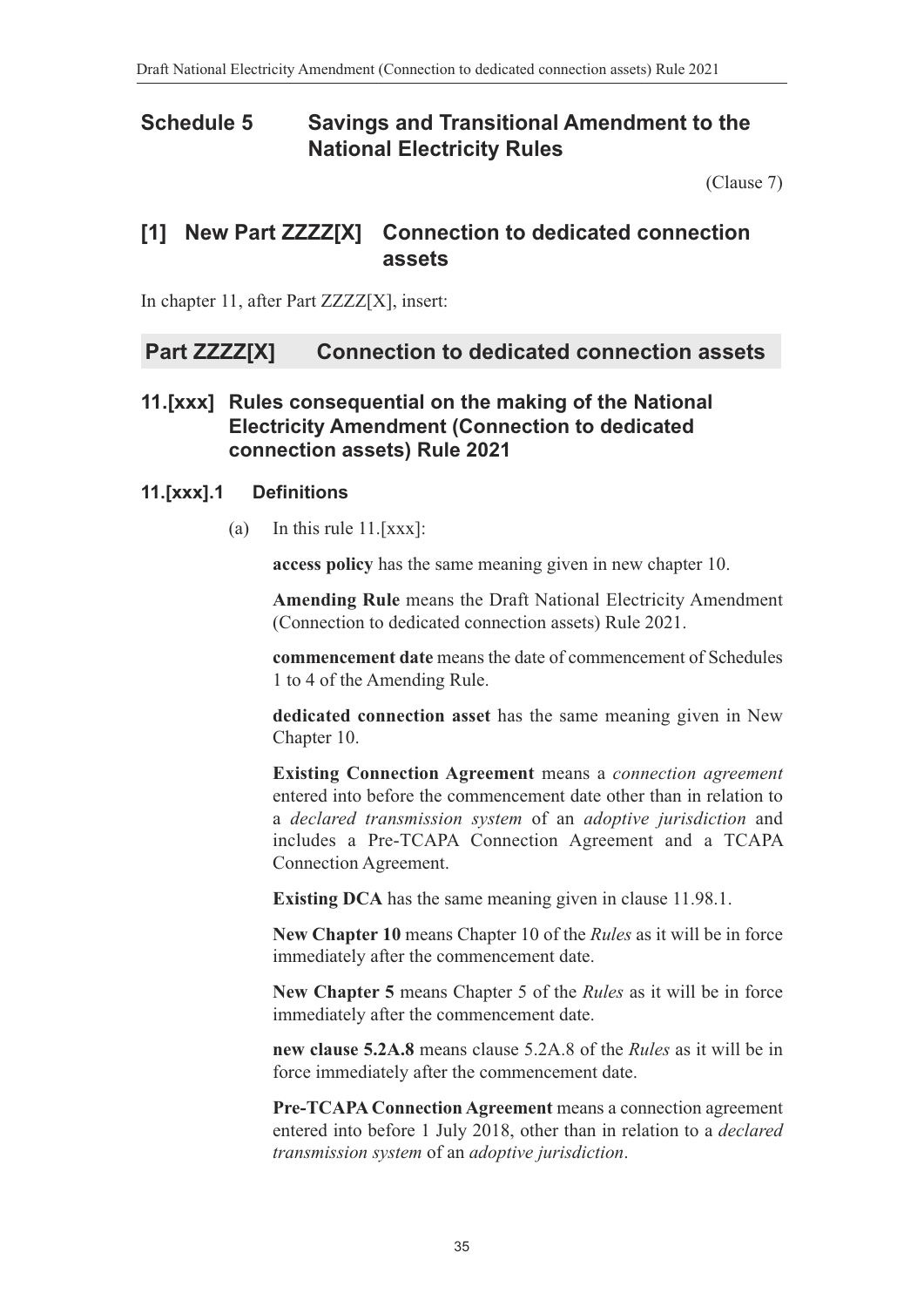**TCAPA Connection Agreement** means a *connection agreement* entered into between 1 July 2018 and the commencement date, other than in relation to a *declared transmission system* of an *adoptive jurisdiction*.

**TCAPA Amending Rule** means the National Electricity Amendment (Transmission Connection and Planning arrangements) Rule 2017 No. 4.

#### **11.[xxx].2 Existing DCAs and Dedicated connection asset service providers**

- (a) If a *Dedicated Connection Asset Service Provider* has registered with *AEMO* pursuant to clause 2.5.1A before the commencement date in respect of a *small dedicated connection asset*:
	- (1) that *Dedicated Connection Asset Service Provider* ceases to be a *Dedicated Connection Asset Service Provider* in respect of its *small dedicated connection asset*; and
	- (2) that *small dedicated connection asset* is deemed to be a dedicated connection asset,

on and from the commencement date.

(b) Nothing in this clause is intended to have, nor is to be read or construed as having, the effect of changing the application of clause 11.98.2 in relation to an Existing DCA.

#### **11.[xxx].3 Grandfathering of Existing Connection Agreements**

- (a) The Amending Rule is neither intended to have, nor is it to be read or construed as having, the effect of:
	- (1) altering any of the terms of an Existing Connection Agreement (including the location of a *connection point*);
	- (2) altering the contractual rights or obligations of any of the parties under an Existing Connection Agreement as between those parties; or
	- (3) relieving the parties under an Existing Connection Agreement of their contractual obligations under such an agreement.
- (b) If a *Transmission Network User* under a TCAPA Connection Agreement requests an amendment to that TCAPA Connection Agreement after the commencement date for the purposes of altering a *connection service* provided under that agreement, then the *Rules* as amended by the Amending Rule apply to that request.
- (c) If a *Transmission Network User* under a Pre-TCAPA Connection Agreement requests an amendment to that Pre-TCAPA Connection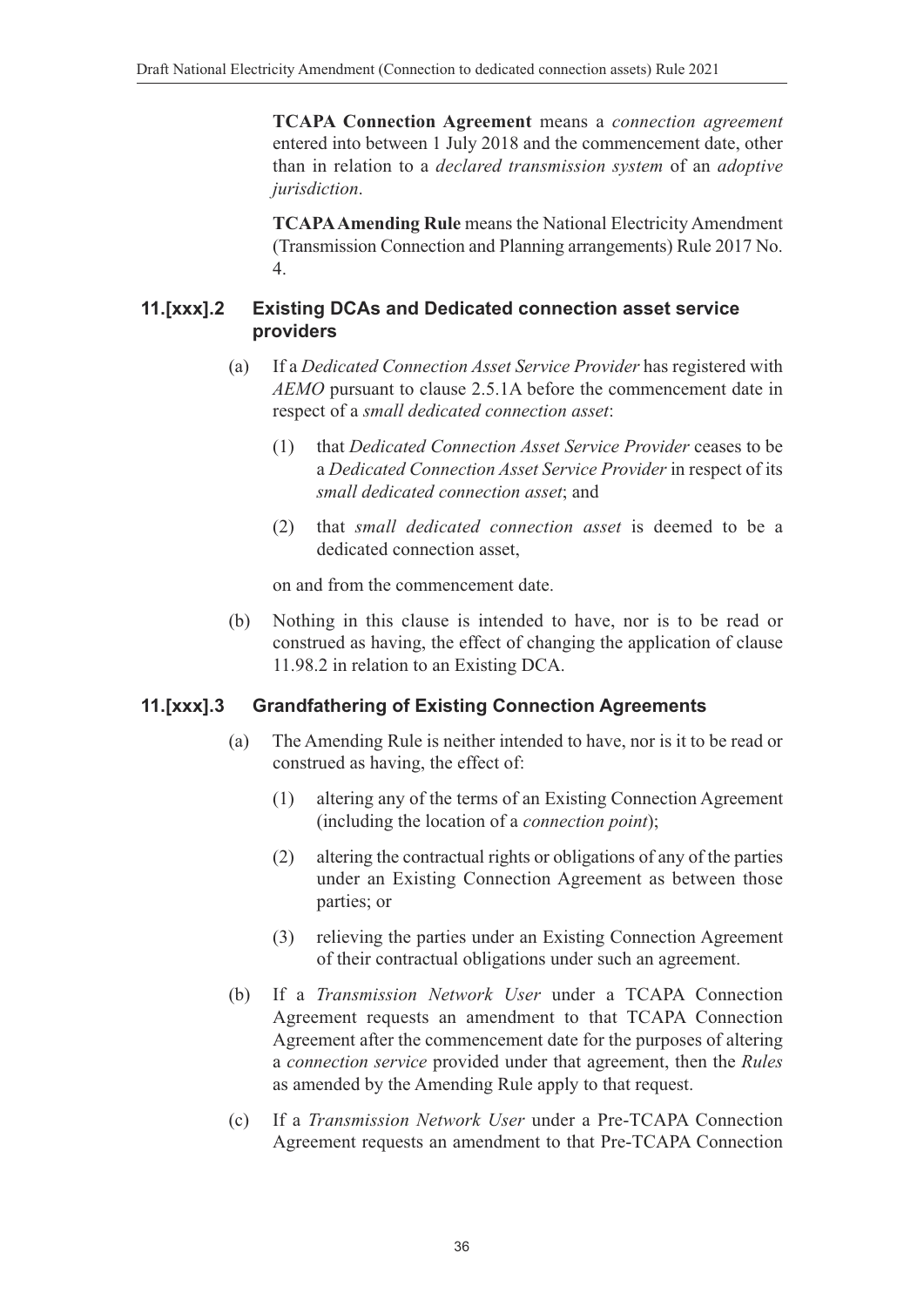Agreement after the commencement date for the purposes of altering a *connection service* provided under that agreement, then:

- (1) clause 11.98.5(b) does not apply; and
- (2) the *Rules* as amended by the Amending Rule and the TCAPA Amending Rule do not apply to that request.
- (d) The Amending Rule is neither intended to have, nor is it to be read or construed as having, the effect of changing the application of clause 11.6.11 (if applicable) in relation to *connection services* provided under an Existing Connection Agreement.

#### **11.[xxx].4 Connection process**

(a) If a *connection* enquiry was made to a *Primary Transmission Network Service Provider* by a *Connection Applicant* under clause 5.3.2 before the commencement date in respect of a *small dedicated connection asset*, then New Chapter 5 applies to the *connection* process and negotiation for a *connection agreement* related to that *connection* enquiry.

#### **11.[xxx].5 Access policy**

- (a) By the commencement date, a *Primary TNSP* must publish an access policy in accordance with the requirements of new clause 5.2A.8.
- (b) For the purposes of new clause 5.2A.8(g), the *Primary TNSP* must submit its access policy to the *AER* by [the date that is 4 months after the date the final rule is made], after having developed and consulted on its access policy in accordance with the requirements of new clause 5.2A.8(b), (c) and (e).
- (c) For the purposes of new clause 5.2A.8(i), the *AER* must approve the access policy in accordance with the requirements of new clause 5.2A.8(i) to (k) by [the date is 2 months after the date referred to in paragraph (b)].
- (d) For the purposes of new clause 5.2A.8(l), the *Primary TNSP* must publish the approved access policy on its website by [the date that is 7 days after the date referred to in paragraph (c)] in accordance with the requirements of new clause 5.2A.8(l).

#### **11.[xxx].6 Preparatory steps for guidelines and procedures under the Amending Rule**

(a) By the commencement date, the *AER* must amend and issue the guidelines developed under clause 2.5.1(d) to take account of the Amending Rule.